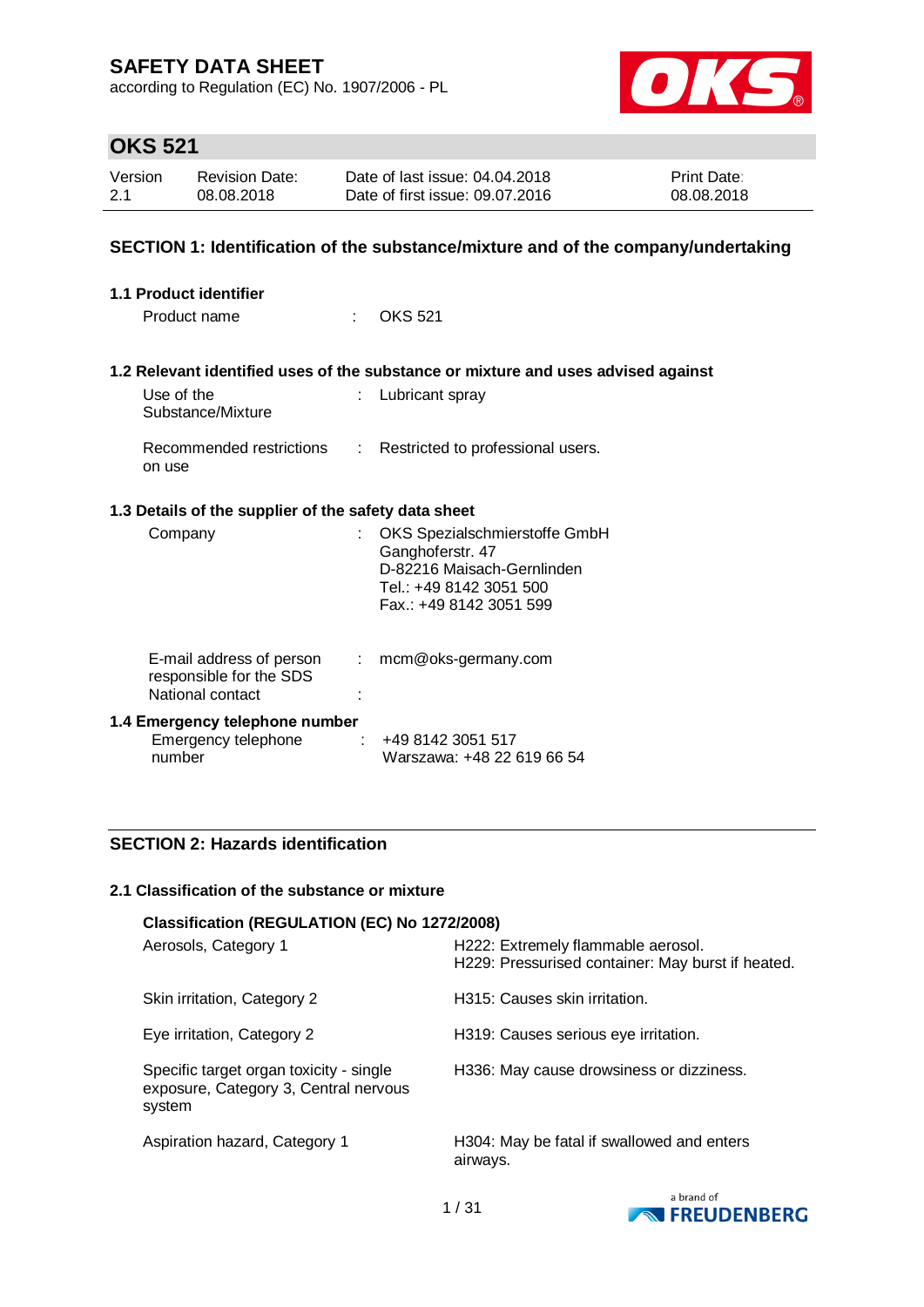according to Regulation (EC) No. 1907/2006 - PL



# **OKS 521**

| Version | Revision Date: | Date of last issue: 04.04.2018  | <b>Print Date:</b> |
|---------|----------------|---------------------------------|--------------------|
| 2.1     | 08.08.2018     | Date of first issue: 09.07.2016 | 08.08.2018         |

Chronic aquatic toxicity, Category 3 H412: Harmful to aquatic life with long lasting effects.

### **2.2 Label elements**

| Labelling (REGULATION (EC) No 1272/2008) |                                                                              |                                                                                                                                                                                                                                                                                             |
|------------------------------------------|------------------------------------------------------------------------------|---------------------------------------------------------------------------------------------------------------------------------------------------------------------------------------------------------------------------------------------------------------------------------------------|
| Hazard pictograms                        |                                                                              |                                                                                                                                                                                                                                                                                             |
| Signal word                              | Danger                                                                       |                                                                                                                                                                                                                                                                                             |
| <b>Hazard statements</b>                 | H <sub>222</sub><br>H <sub>229</sub><br>H304<br>H315<br>H319<br>H336<br>H412 | Extremely flammable aerosol.<br>Pressurised container: May burst if heated.<br>May be fatal if swallowed and enters<br>airways.<br>Causes skin irritation.<br>Causes serious eye irritation.<br>May cause drowsiness or dizziness.<br>Harmful to aquatic life with long lasting<br>effects. |
| Precautionary statements                 | <b>Prevention:</b>                                                           |                                                                                                                                                                                                                                                                                             |
|                                          | P210                                                                         | Keep away from heat, hot surfaces, sparks,<br>open flames and other ignition sources. No<br>smoking.                                                                                                                                                                                        |
|                                          | P <sub>211</sub>                                                             | Do not spray on an open flame or other<br>ignition source.                                                                                                                                                                                                                                  |
|                                          | P <sub>251</sub>                                                             | Do not pierce or burn, even after use.                                                                                                                                                                                                                                                      |
|                                          | <b>Response:</b>                                                             |                                                                                                                                                                                                                                                                                             |
|                                          |                                                                              | P301 + P310<br>IF SWALLOWED: Immediately call a<br>POISON CENTER/doctor.                                                                                                                                                                                                                    |
|                                          | P331                                                                         | Do NOT induce vomiting.                                                                                                                                                                                                                                                                     |
|                                          | Storage:                                                                     |                                                                                                                                                                                                                                                                                             |
|                                          |                                                                              | P410 + P412<br>Protect from sunlight. Do not expose to<br>temperatures exceeding 50 °C/ 122 °F.                                                                                                                                                                                             |

Hazardous components which must be listed on the label:

n-butyl acetate

Naphtha (petroleum), hydrotreated light; Low boiling point hydrogen treated naphtha

### **2.3 Other hazards**

This substance/mixture contains no components considered to be either persistent, bioaccumulative and toxic (PBT), or very persistent and very bioaccumulative (vPvB) at levels of 0.1% or higher.

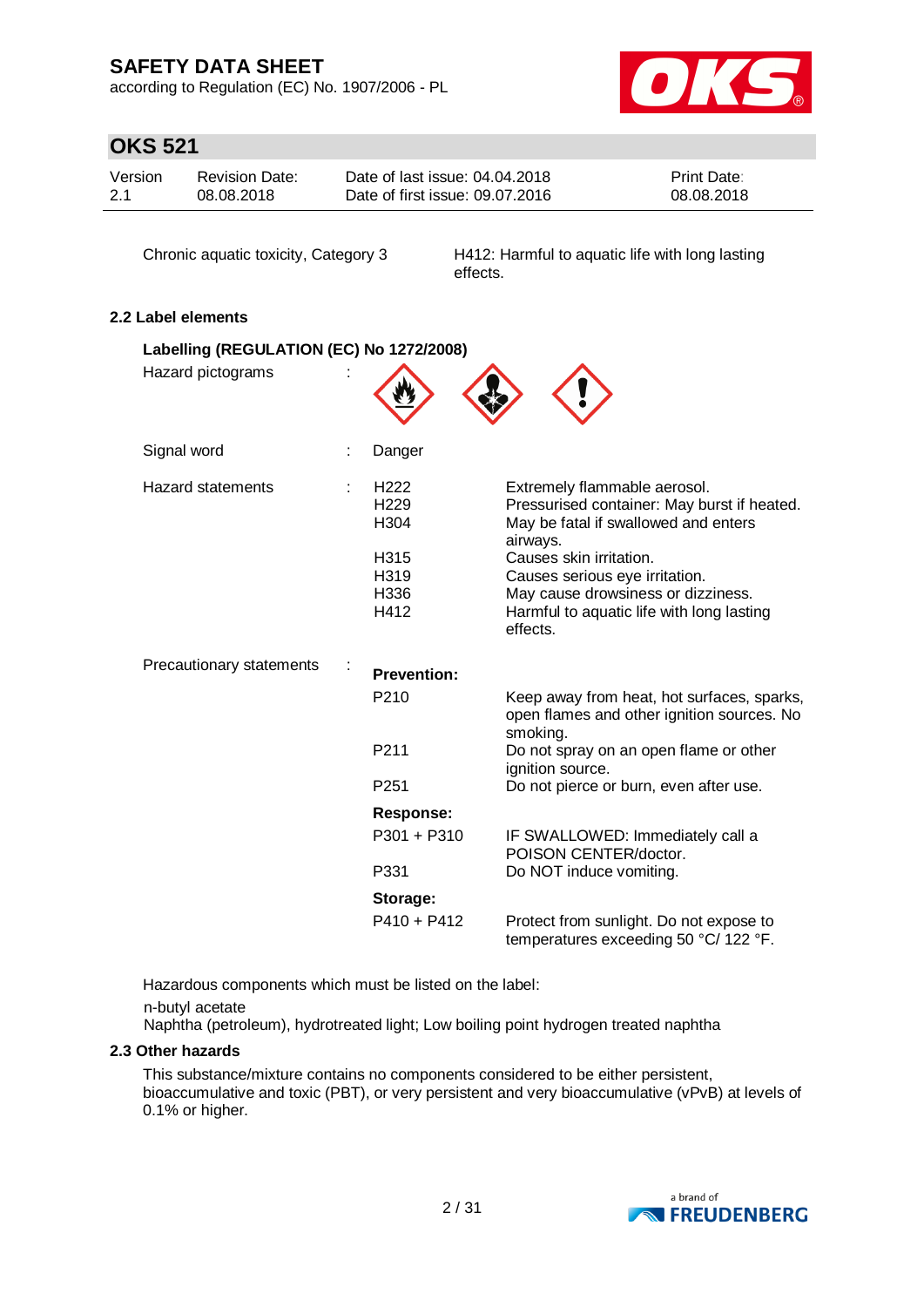according to Regulation (EC) No. 1907/2006 - PL



# **OKS 521**

| Version | <b>Revision Date:</b> | Date of last issue: 04.04.2018  | <b>Print Date:</b> |
|---------|-----------------------|---------------------------------|--------------------|
| 2.1     | 08.08.2018            | Date of first issue: 09.07.2016 | 08.08.2018         |

### **SECTION 3: Composition/information on ingredients**

#### **3.2 Mixtures**

Chemical nature : Active substance with propellant Solvent Molybdenum disulfide graphite

#### **Hazardous components**

| Chemical name                                                                                   | CAS-No.<br>EC-No.<br>Index-No.<br>Registration number                    | Classification                                                                                                                                       | Concentration<br><b>limits</b><br>M-Factor<br><b>Notes</b> | Concentration<br>(% w/w) |
|-------------------------------------------------------------------------------------------------|--------------------------------------------------------------------------|------------------------------------------------------------------------------------------------------------------------------------------------------|------------------------------------------------------------|--------------------------|
| Naphtha (petroleum),<br>hydrotreated light;<br>Low boiling point<br>hydrogen treated<br>naphtha | 64742-49-0<br>265-151-9<br>649-328-00-1                                  | Flam. Liq.2; H225<br>Skin Irrit.2; H315<br>STOT SE3; H336<br>Asp. Tox.1; H304<br>Aquatic Chronic2;<br>H411                                           | Note P                                                     | $>= 10 - 20$             |
| 1-Butanol,<br>titanium $(4+)$ salt,<br>homopolymer                                              | 9022-96-2                                                                | Eye Irrit.2; H319                                                                                                                                    |                                                            | $>= 1 - 10$              |
| isobutane                                                                                       | 75-28-5<br>200-857-2<br>601-004-00-0<br>01-2119485395-27-<br><b>XXXX</b> | Flam. Gas1; H220<br>Press. GasCompr.<br>Gas; H280                                                                                                    | Note U (table<br>3.1), Note C                              | $>= 1 - 10$              |
| n-hexane                                                                                        | $110 - 54 - 3$<br>203-777-6<br>601-037-00-0                              | Flam. Liq.2; H225<br><b>Skin Irrit.2; H315</b><br>Repr.2; H361f<br>STOT SE3; H336<br>STOT RE2; H373<br>Asp. Tox.1; H304<br>Aquatic Chronic2;<br>H411 | $>= 5%$<br>STOT RE2,<br>H373<br>** ***                     | $>= 1 - 2.5$             |
| Substances with a workplace exposure limit :<br>n-butyl acetate                                 | 123-86-4                                                                 | Flam. Liq.3; H226                                                                                                                                    |                                                            | $>= 20 - < 30$           |
|                                                                                                 | 204-658-1<br>607-025-00-1<br>01-2119485493-29-<br><b>XXXX</b>            | STOT SE3; H336                                                                                                                                       |                                                            |                          |

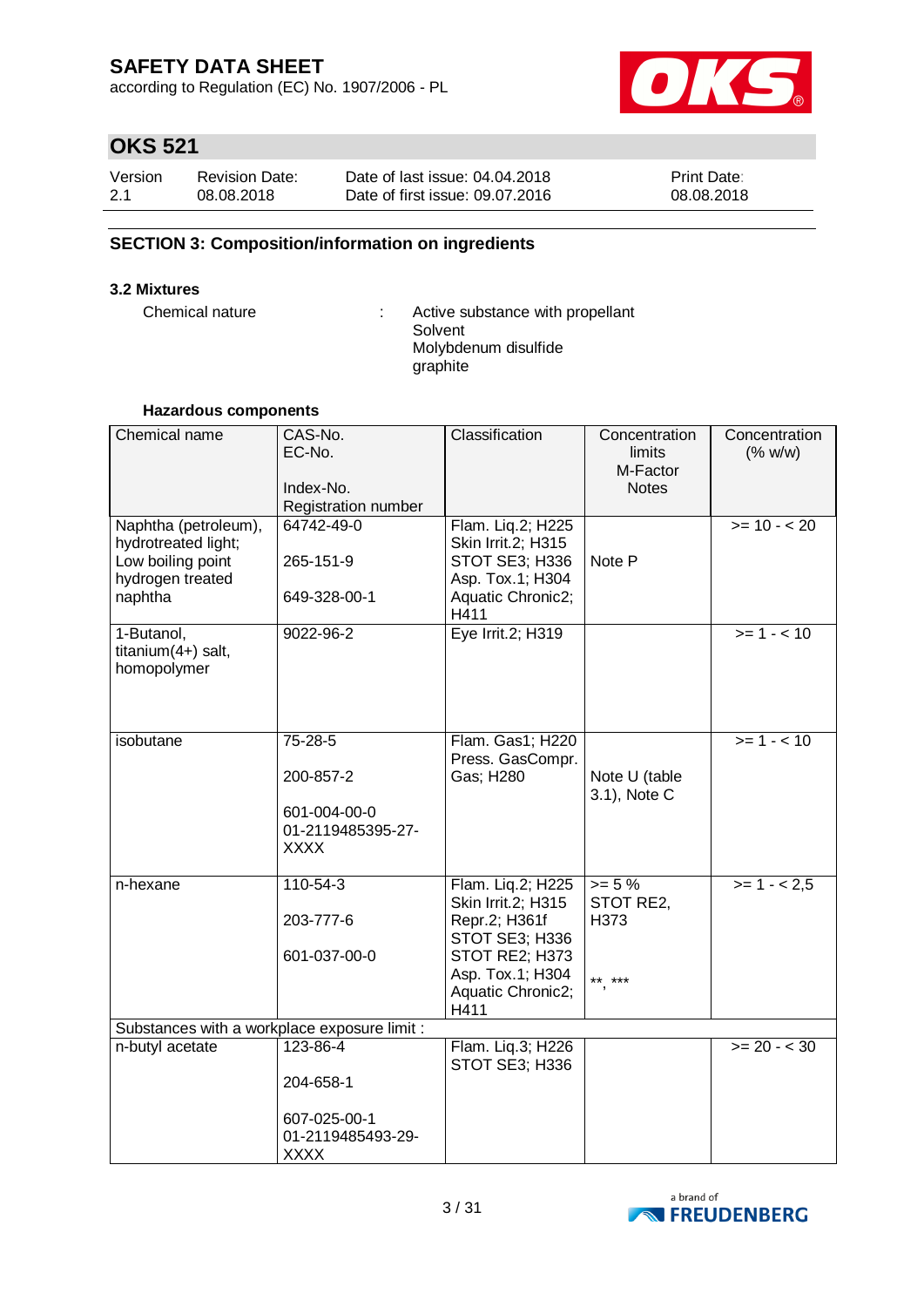according to Regulation (EC) No. 1907/2006 - PL



# **OKS 521**

| Version | Revision Date: | Date of last issue: 04.04.2018  | <b>Print Date:</b> |
|---------|----------------|---------------------------------|--------------------|
| 2.1     | 08.08.2018     | Date of first issue: 09.07.2016 | 08.08.2018         |

| molybdenum<br>disulphide | 1317-33-5                         |                                       |                               | $>= 10 - 20$ |
|--------------------------|-----------------------------------|---------------------------------------|-------------------------------|--------------|
|                          | 215-263-9                         |                                       |                               |              |
|                          |                                   |                                       |                               |              |
| butane                   | 106-97-8                          | Flam. Gas1; H220<br>Press. GasCompr.  |                               | $>= 10 - 20$ |
|                          | 203-448-7                         | Gas; H280                             | Note U (table<br>3.1), Note C |              |
|                          | 601-004-00-0                      |                                       |                               |              |
| dimethyl ether           | 115-10-6                          | Flam. Gas1; H220<br>Press.            |                               | $>= 10 - 20$ |
|                          | 204-065-8                         | GasLiquefied gas;<br>H <sub>280</sub> | Note U (table<br>3.1)         |              |
|                          | 603-019-00-8<br>01-2119472128-37- |                                       |                               |              |
|                          | <b>XXXX</b>                       |                                       |                               |              |
| propane                  | 74-98-6                           | Flam. Gas1; H220<br>Press. GasCompr.  |                               | $>= 1 - 10$  |
|                          | 200-827-9                         | Gas; H280                             | Note U (table                 |              |
|                          | 601-003-00-5                      |                                       | 3.1)                          |              |
|                          | 01-2119486944-21-<br><b>XXXX</b>  |                                       |                               |              |
| Graphite                 | 7782-42-5                         |                                       |                               | $>= 1 - 10$  |
|                          | 231-955-3                         |                                       |                               |              |
|                          |                                   |                                       |                               |              |
|                          |                                   |                                       |                               |              |

For explanation of abbreviations see section 16.

### **SECTION 4: First aid measures**

### **4.1 Description of first aid measures**

If inhaled  $\blacksquare$ : Call a physician or poison control centre immediately. Remove person to fresh air. If signs/symptoms continue, get medical attention. Keep patient warm and at rest. If unconscious, place in recovery position and seek medical advice. Keep respiratory tract clear. If breathing is irregular or stopped, administer artificial respiration.

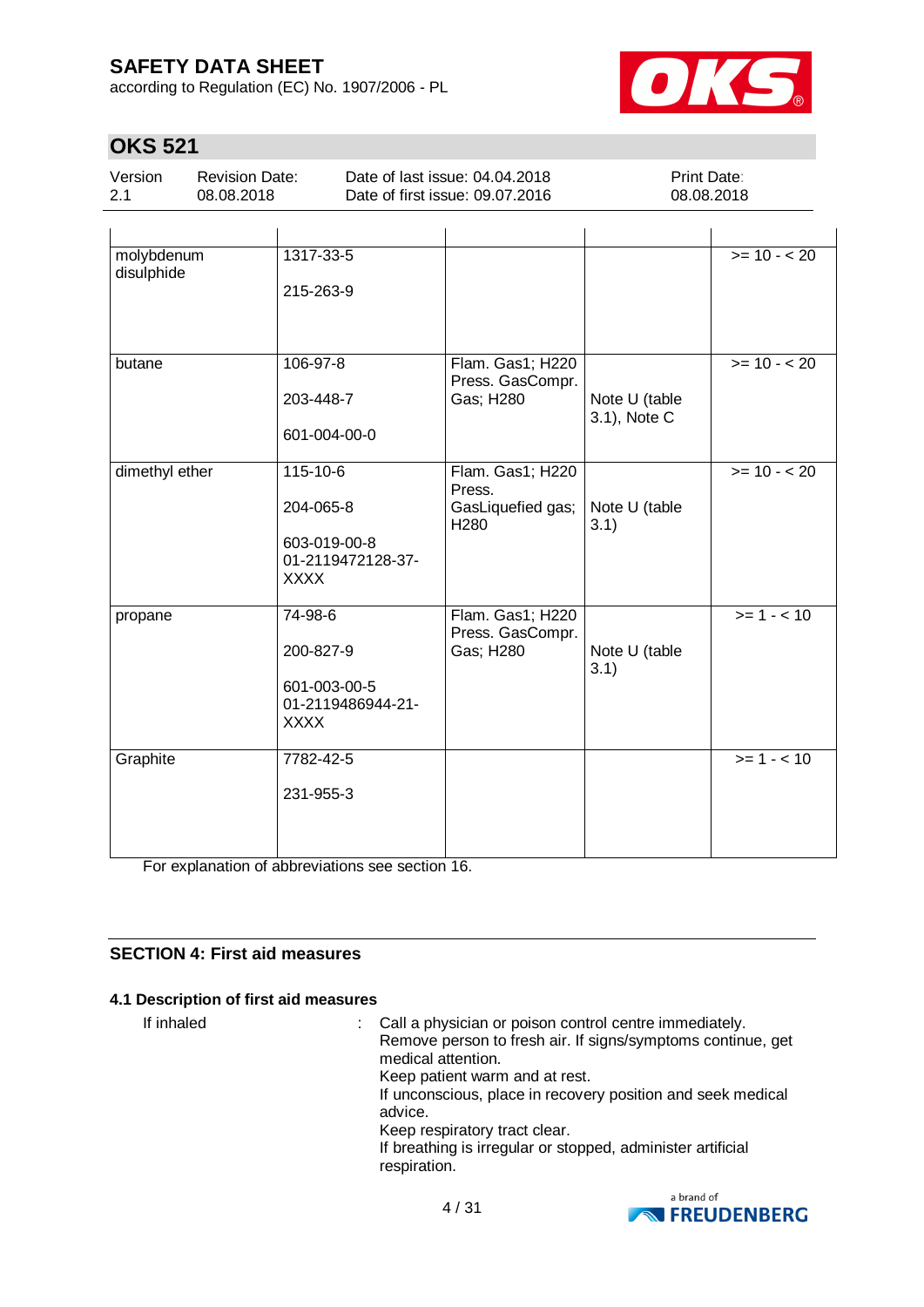according to Regulation (EC) No. 1907/2006 - PL



# **OKS 521**

| Version<br>2.1 | <b>Revision Date:</b><br>08.08.2018 | Date of last issue: 04.04.2018<br>Date of first issue: 09.07.2016                                                                                                                   | <b>Print Date:</b><br>08.08.2018                                                                                            |
|----------------|-------------------------------------|-------------------------------------------------------------------------------------------------------------------------------------------------------------------------------------|-----------------------------------------------------------------------------------------------------------------------------|
|                | In case of skin contact             | Take off all contaminated clothing immediately.<br>removing all contaminated clothes and shoes.<br>persists.<br>Wash clothing before reuse.<br>Thoroughly clean shoes before reuse. | Wash off immediately with soap and plenty of water while<br>Get medical attention immediately if irritation develops and    |
|                | In case of eye contact              | for at least 10 minutes.<br>If easy to do, remove contact lens, if worn.<br>Seek medical advice.                                                                                    | Rinse immediately with plenty of water, also under the eyelids,                                                             |
| If swallowed   |                                     | Move the victim to fresh air.<br>Keep respiratory tract clear.<br>Do NOT induce vomiting.<br>Rinse mouth with water.<br>damage.                                                     | If accidentally swallowed obtain immediate medical attention.<br>Aspiration hazard if swallowed - can enter lungs and cause |
|                |                                     | 4.2 Most important symptoms and effects, both acute and delayed                                                                                                                     |                                                                                                                             |
| Symptoms       |                                     | Inhalation may provoke the following symptoms:<br>Unconsciousness<br><b>Dizziness</b><br><b>Drowsiness</b><br>Headache<br>Nausea<br><b>Tiredness</b><br>Erythema                    | Skin contact may provoke the following symptoms:                                                                            |
|                |                                     |                                                                                                                                                                                     | Aspiration may cause pulmonary oedema and pneumonitis.                                                                      |
| <b>Risks</b>   |                                     | Central nervous system depression<br>Health injuries may be delayed.<br>Causes skin irritation.                                                                                     | Risk of product entering the lungs on vomiting after ingestion.                                                             |
|                |                                     | 4.3 Indication of any immediate medical attention and special treatment needed                                                                                                      |                                                                                                                             |
| Treatment      |                                     | Treat symptomatically.                                                                                                                                                              |                                                                                                                             |

## **SECTION 5: Firefighting measures**

### **5.1 Extinguishing media**

Suitable extinguishing media : ABC powder

Unsuitable extinguishing : High volume water jet

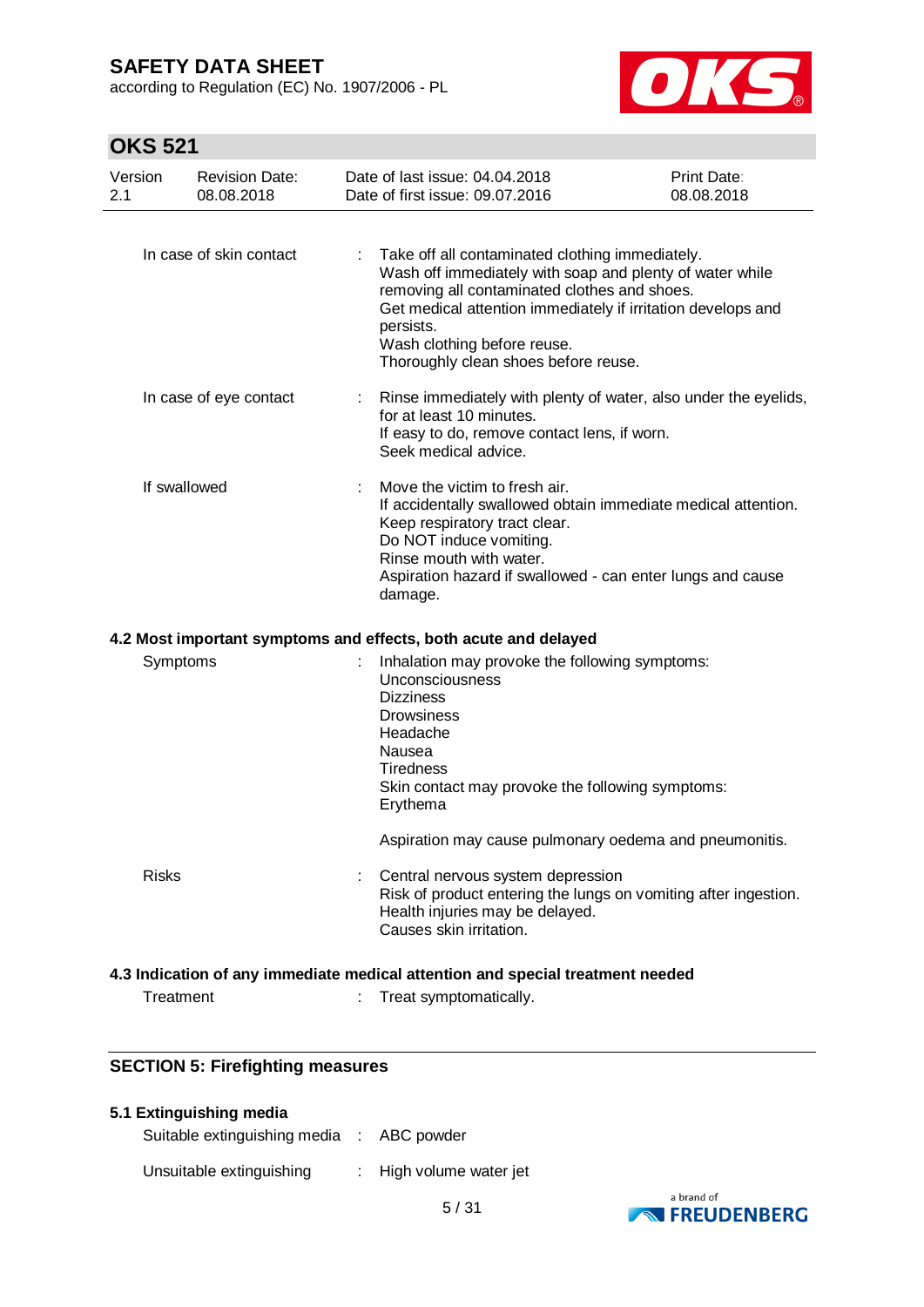according to Regulation (EC) No. 1907/2006 - PL



# **OKS 521**

| Version | Revision Date: | Date of last issue: 04.04.2018  | <b>Print Date:</b> |
|---------|----------------|---------------------------------|--------------------|
| -2.1    | 08.08.2018     | Date of first issue: 09.07.2016 | 08.08.2018         |

media

#### **5.2 Special hazards arising from the substance or mixture**

| Specific hazards during<br>firefighting            | Fire may cause evolution of:<br>$\mathcal{L}^{\mathcal{L}}$<br>Carbon oxides<br>Metal oxides<br>Sulphur oxides                                                                                                                                                   |
|----------------------------------------------------|------------------------------------------------------------------------------------------------------------------------------------------------------------------------------------------------------------------------------------------------------------------|
|                                                    | Fire Hazard<br>Do not let product enter drains.<br>Contains gas under pressure; may explode if heated.<br>Beware of vapours accumulating to form explosive<br>concentrations. Vapours can accumulate in low areas.                                               |
| 5.3 Advice for firefighters                        |                                                                                                                                                                                                                                                                  |
| Special protective equipment :<br>for firefighters | In the event of fire, wear self-contained breathing apparatus.<br>Use personal protective equipment. In the case of respirable<br>dust and/or fumes, use self-contained breathing apparatus.<br>Exposure to decomposition products may be a hazard to<br>health. |
| Further information                                | Standard procedure for chemical fires.<br>Collect contaminated fire extinguishing water separately. This<br>must not be discharged into drains.<br>Cool containers/tanks with water spray.                                                                       |

### **SECTION 6: Accidental release measures**

#### **6.1 Personal precautions, protective equipment and emergency procedures**

| Personal precautions                 | Evacuate personnel to safe areas.<br>Ensure adequate ventilation.<br>Remove all sources of ignition.<br>Do not breathe vapours or spray mist.<br>Do not breathe dust/ fume/ gas/ mist/ vapours/ spray.<br>Refer to protective measures listed in sections 7 and 8.<br>Only qualified personnel equipped with suitable protective<br>equipment may intervene. |
|--------------------------------------|--------------------------------------------------------------------------------------------------------------------------------------------------------------------------------------------------------------------------------------------------------------------------------------------------------------------------------------------------------------|
| <b>6.2 Environmental precautions</b> |                                                                                                                                                                                                                                                                                                                                                              |

#### Environmental precautions : Do not allow contact with soil, surface or ground water. Prevent further leakage or spillage if safe to do so. If the product contaminates rivers and lakes or drains inform respective authorities.

### **6.3 Methods and material for containment and cleaning up**

| Methods for cleaning up | Contain spillage, and then collect with non-combustible    |
|-------------------------|------------------------------------------------------------|
|                         | absorbent material, (e.g. sand, earth, diatomaceous earth, |

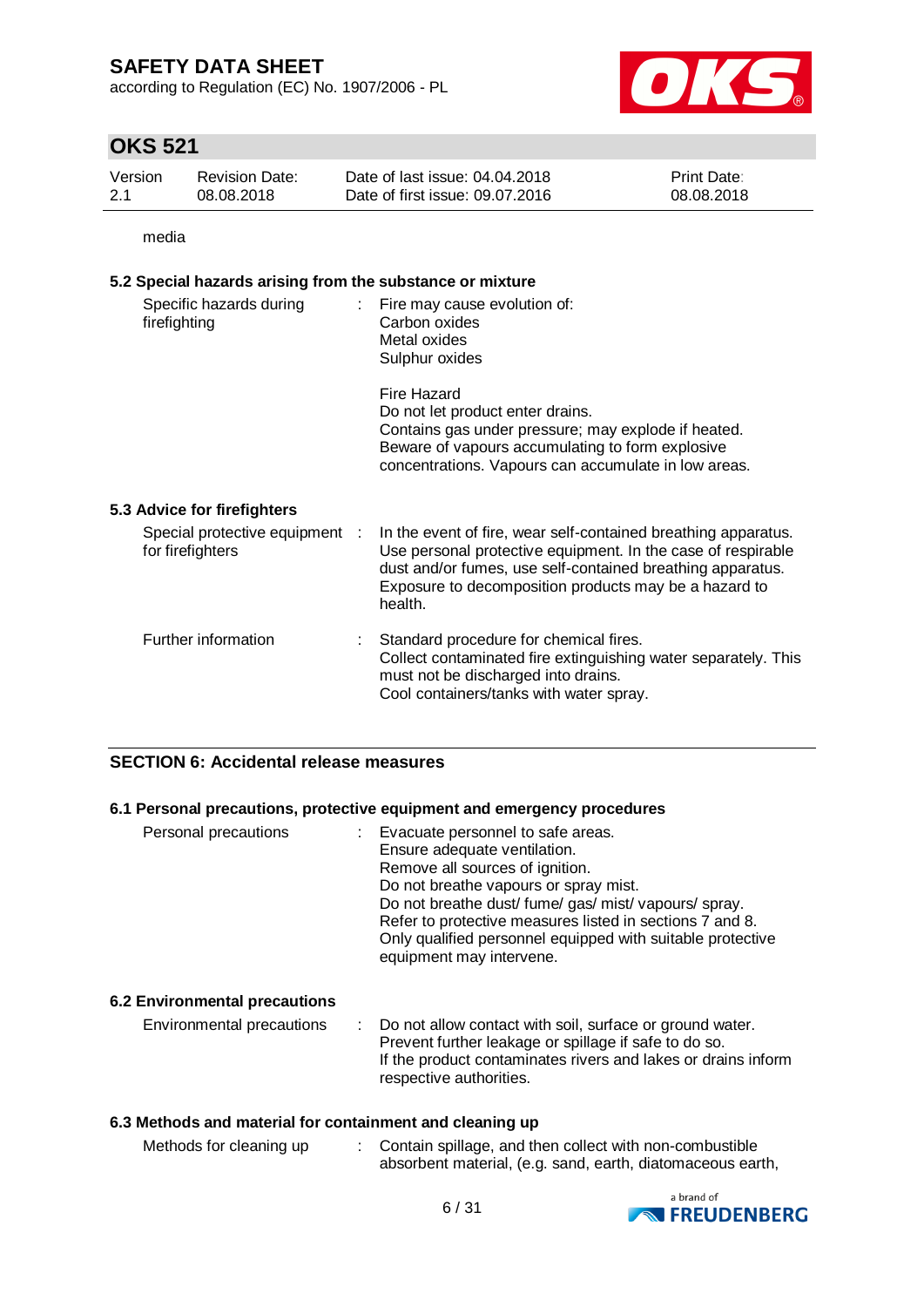according to Regulation (EC) No. 1907/2006 - PL



# **OKS 521**

| Version | <b>Revision Date:</b> | Date of last issue: 04.04.2018                                                                                                                                                                             | Print Date: |
|---------|-----------------------|------------------------------------------------------------------------------------------------------------------------------------------------------------------------------------------------------------|-------------|
| 2.1     | 08.08.2018            | Date of first issue: 09.07.2016                                                                                                                                                                            | 08.08.2018  |
|         |                       | vermiculite) and place in container for disposal according to<br>local / national regulations (see section 13).<br>Keep in suitable, closed containers for disposal.<br>Non-sparking tools should be used. |             |

### **6.4 Reference to other sections**

For personal protection see section 8.

### **SECTION 7: Handling and storage**

### **7.1 Precautions for safe handling**

| Advice on safe handling                                          |   | Do not use in areas without adequate ventilation.<br>Do not breathe vapours or spray mist.<br>In case of insufficient ventilation, wear suitable respiratory<br>equipment.<br>Avoid exposure - obtain special instructions before use.<br>Avoid contact with skin and eyes.<br>For personal protection see section 8.<br>Keep away from fire, sparks and heated surfaces.<br>Smoking, eating and drinking should be prohibited in the<br>application area.<br>Wash hands and face before breaks and immediately after<br>handling the product.<br>Do not get in eyes or mouth or on skin.<br>Do not get on skin or clothing.<br>Do not ingest.<br>Do not use sparking tools.<br>These safety instructions also apply to empty packaging which<br>may still contain product residues.<br>Pressurized container: protect from sunlight and do not<br>expose to temperatures exceeding 50 °C. Do not pierce or<br>burn, even after use. |
|------------------------------------------------------------------|---|--------------------------------------------------------------------------------------------------------------------------------------------------------------------------------------------------------------------------------------------------------------------------------------------------------------------------------------------------------------------------------------------------------------------------------------------------------------------------------------------------------------------------------------------------------------------------------------------------------------------------------------------------------------------------------------------------------------------------------------------------------------------------------------------------------------------------------------------------------------------------------------------------------------------------------------|
| Hygiene measures                                                 | ÷ | Wash face, hands and any exposed skin thoroughly after<br>handling.                                                                                                                                                                                                                                                                                                                                                                                                                                                                                                                                                                                                                                                                                                                                                                                                                                                                  |
| 7.2 Conditions for safe storage, including any incompatibilities |   |                                                                                                                                                                                                                                                                                                                                                                                                                                                                                                                                                                                                                                                                                                                                                                                                                                                                                                                                      |
| Requirements for storage<br>areas and containers                 |   | BEWARE: Aerosol is pressurized. Keep away from direct sun<br>exposure and temperatures over 50 °C. Do not open by force<br>or throw into fire even after use. Do not spray on flames or<br>red-hot objects. Store in accordance with the particular<br>national regulations.                                                                                                                                                                                                                                                                                                                                                                                                                                                                                                                                                                                                                                                         |
| 7.3 Specific end use(s)                                          |   |                                                                                                                                                                                                                                                                                                                                                                                                                                                                                                                                                                                                                                                                                                                                                                                                                                                                                                                                      |
| Specific use(s)                                                  |   | Consult the technical guidelines for the use of this<br>substance/mixture.                                                                                                                                                                                                                                                                                                                                                                                                                                                                                                                                                                                                                                                                                                                                                                                                                                                           |

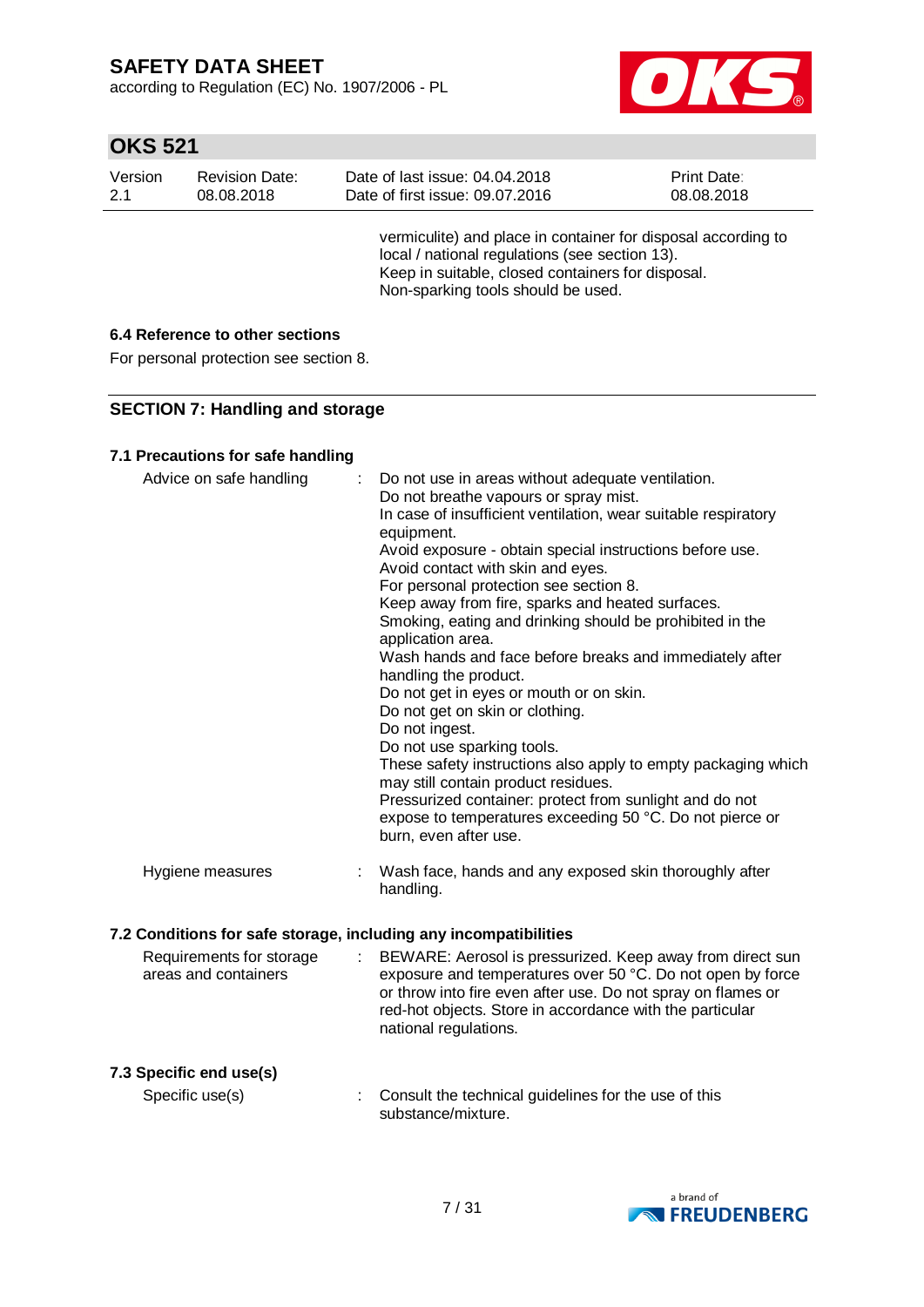according to Regulation (EC) No. 1907/2006 - PL



# **OKS 521**

| Version | <b>Revision Date:</b> | Date of last issue: 04.04.2018  | <b>Print Date:</b> |
|---------|-----------------------|---------------------------------|--------------------|
| 2.1     | 08.08.2018            | Date of first issue: 09.07.2016 | 08.08.2018         |

### **SECTION 8: Exposure controls/personal protection**

#### **8.1 Control parameters**

### **Occupational Exposure Limits**

| Components               | CAS-No.        | Value type (Form<br>of exposure)  | Control parameters                                                                                                                                                | <b>Basis</b>                     |
|--------------------------|----------------|-----------------------------------|-------------------------------------------------------------------------------------------------------------------------------------------------------------------|----------------------------------|
| n-butyl acetate          | 123-86-4       | <b>NDS</b>                        | 200 mg/m3                                                                                                                                                         | PL OEL<br>$(2014 - 06 - 23)$     |
|                          |                | <b>NDSch</b>                      | $\frac{950 \text{ m}}{950 \text{ m}}$                                                                                                                             | PL OEL<br>$(2014 - 06 - 23)$     |
| molybdenum<br>disulphide | 1317-33-5      | <b>NDS</b>                        | $4$ mg/m $3$<br>(Molybdenum)                                                                                                                                      | PL OEL<br>$(2014 - 06 - 23)$     |
|                          |                | <b>NDSch</b>                      | $10$ mg/m $3$<br>(Molybdenum)                                                                                                                                     | PL OEL<br>$(2014 - 06 - 23)$     |
| butane                   | 106-97-8       | <b>NDS</b>                        | 1.900 mg/m3                                                                                                                                                       | PL OEL<br>$(2014 - 06 - 23)$     |
|                          |                | <b>NDSch</b>                      | $3.000$ mg/m $3$                                                                                                                                                  | PL OEL<br>$(2014 - 06 - 23)$     |
| dimethyl ether           | $115 - 10 - 6$ | <b>TWA</b>                        | $1.000$ ppm<br>1.920 mg/m3                                                                                                                                        | 2000/39/EC<br>$(2000-06-16)$     |
| Further information      | Indicative     |                                   |                                                                                                                                                                   |                                  |
|                          |                | <b>NDS</b>                        | 1.000 mg/m3                                                                                                                                                       | PL OEL<br>$(2014 - 06 - 23)$     |
| propane                  | 74-98-6        | <b>NDS</b>                        | 1.800 mg/m3                                                                                                                                                       | PL OEL<br>$(2014 - 06 - 23)$     |
| Graphite                 | 7782-42-5      | NDS (respirable<br>dust fraction) | 1 $mg/m3$                                                                                                                                                         | PL OEL<br>$(2014 - 06 - 23)$     |
| Further information      | exchange.      |                                   | Respirable fraction - the fraction of aerosol that penetrates into the respiratory<br>tract, which poses a threat to the health of the deposit in the area of gas |                                  |
|                          |                | NDS (inhalable<br>dust)           | $6$ mg/m $3$                                                                                                                                                      | PL OEL<br>$(2014 - 06 - 23)$     |
| Further information      |                |                                   | Inhalable fraction - the fraction of aerosol penetrating through the nose and<br>mouth, which after deposit in the respiratory tract poses a threat to health.    |                                  |
|                          |                | NDS (inhalable<br>dust)           | $4$ mg/m $3$                                                                                                                                                      | PL OEL<br>$(2014 - 06 - 23)$     |
| Further information      |                |                                   | Inhalable fraction - the fraction of aerosol penetrating through the nose and<br>mouth, which after deposit in the respiratory tract poses a threat to health.    |                                  |
| n-hexane                 | 110-54-3       | <b>TWA</b>                        | 20 ppm<br>72 mg/m3                                                                                                                                                | 2006/15/EC<br>$(2006 - 02 - 09)$ |
| Further information      | Indicative     |                                   |                                                                                                                                                                   |                                  |
|                          |                | <b>NDS</b>                        | 72 mg/m3                                                                                                                                                          | PL OEL<br>$(2014 - 06 - 23)$     |

#### **Derived No Effect Level (DNEL) according to Regulation (EC) No. 1907/2006:**

| Substance name  | End Use | Exposure routes | Potential health<br>effects   | Value              |
|-----------------|---------|-----------------|-------------------------------|--------------------|
| n-butyl acetate | Workers | Inhalation      | Long-term systemic<br>effects | $300 \text{ mg/m}$ |

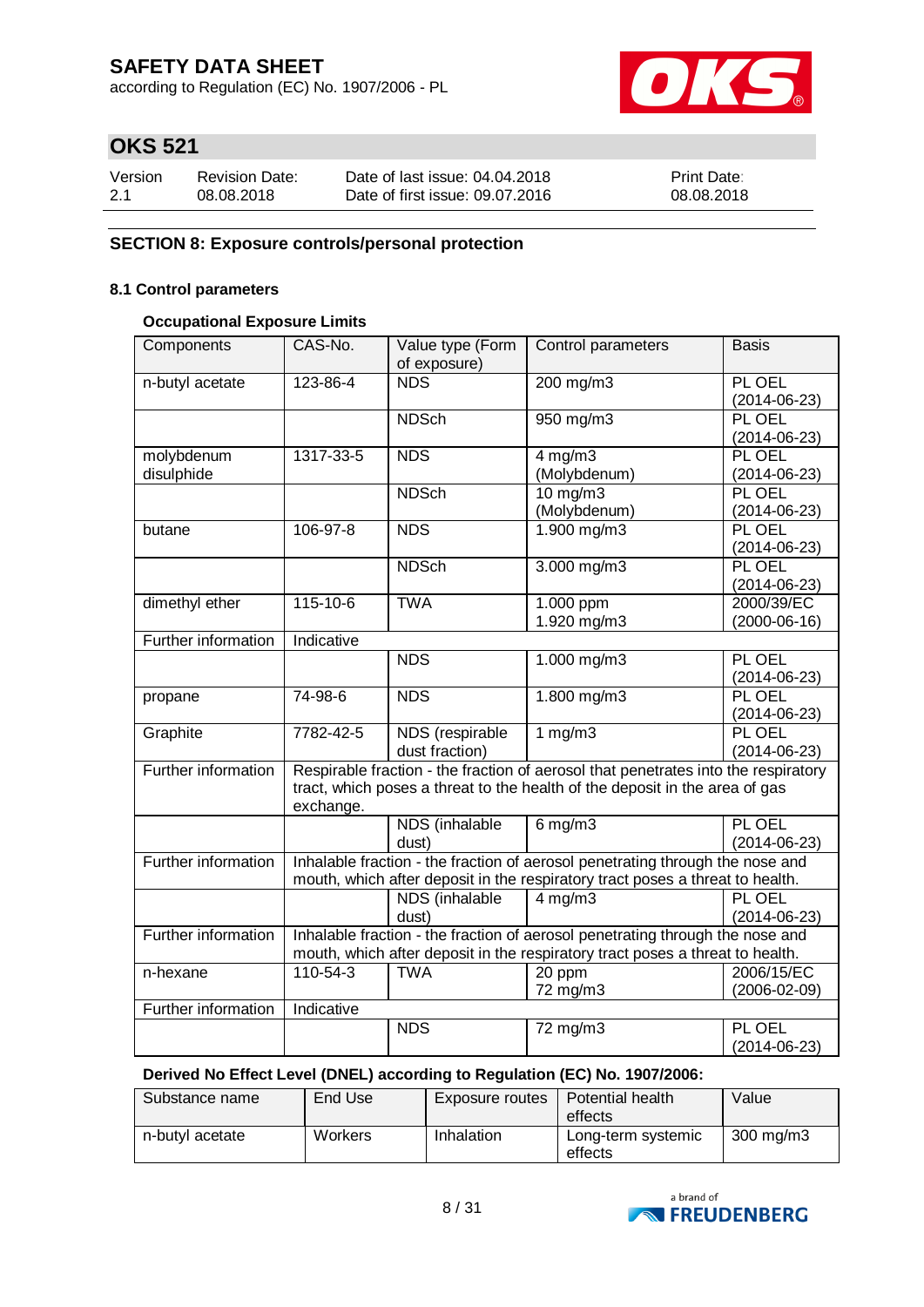according to Regulation (EC) No. 1907/2006 - PL



# **OKS 521**

Version 2.1

Revision Date: 08.08.2018

Date of last issue: 04.04.2018 Date of first issue: 09.07.2016 Print Date: 08.08.2018

|                                                                                                 | <b>Workers</b> | Inhalation   | Acute systemic<br>effects     | 600 mg/m3   |
|-------------------------------------------------------------------------------------------------|----------------|--------------|-------------------------------|-------------|
|                                                                                                 | Workers        | Dermal       | Long-term local<br>effects    | 11 $mg/cm2$ |
| Naphtha (petroleum),<br>hydrotreated light;<br>Low boiling point<br>hydrogen treated<br>naphtha | Workers        | Inhalation   | Long-term systemic<br>effects | 1300 mg/m3  |
|                                                                                                 | Workers        | Inhalation   | Long-term local<br>effects    | 840 mg/m3   |
|                                                                                                 | Workers        | Inhalation   | Acute local effects           | 1100 mg/m3  |
| dimethyl ether                                                                                  | Workers        | Inhalation   | Long-term exposure            | 1894 mg/m3  |
| n-hexane                                                                                        | Workers        | Inhalation   | Long-term systemic<br>effects | 75 mg/m3    |
|                                                                                                 | Workers        | Skin contact | Long-term systemic<br>effects | 11 $mg/kg$  |

**Predicted No Effect Concentration (PNEC) according to Regulation (EC) No. 1907/2006:**

| Substance name  | Value<br><b>Environmental Compartment</b> |                           |
|-----------------|-------------------------------------------|---------------------------|
| n-butyl acetate | Fresh water                               | $0,18$ mg/l               |
|                 |                                           |                           |
|                 | Marine water                              | $0,018$ mg/l              |
|                 | Microbiological Activity in Sewage        | 35,6 mg/l                 |
|                 | <b>Treatment Systems</b>                  |                           |
|                 | Fresh water sediment                      | 0,981 mg/kg               |
|                 | Marine sediment                           | $\overline{0,0981}$ mg/kg |
|                 | Soil                                      | $0,09$ mg/kg              |
| dimethyl ether  | Fresh water                               | $0,155$ mg/l              |
|                 |                                           |                           |
|                 | Marine water                              | $0,016$ mg/l              |
|                 | Sewage treatment plant                    | 160 mg/l                  |
|                 | Fresh water sediment                      | 0,681 mg/kg               |
|                 | Marine sediment                           | 0,069 mg/kg               |
|                 | Soil                                      | $0,045$ mg/kg             |

#### **8.2 Exposure controls**

#### **Engineering measures**

Use only in an area equipped with explosion proof exhaust ventilation. Handle only in a place equipped with local exhaust (or other appropriate exhaust).

| Personal protective equipment                   |    |                                                                                                                             |
|-------------------------------------------------|----|-----------------------------------------------------------------------------------------------------------------------------|
| Eye protection                                  | t. | Safety glasses with side-shields conforming to EN166                                                                        |
| Hand protection<br>Material<br>Protective index |    | butyl-rubber<br>Class 1                                                                                                     |
| Remarks                                         |    | Wear protective gloves. The selected protective gloves have<br>to satisfy the specifications of EU Directive 89/686/EEC and |

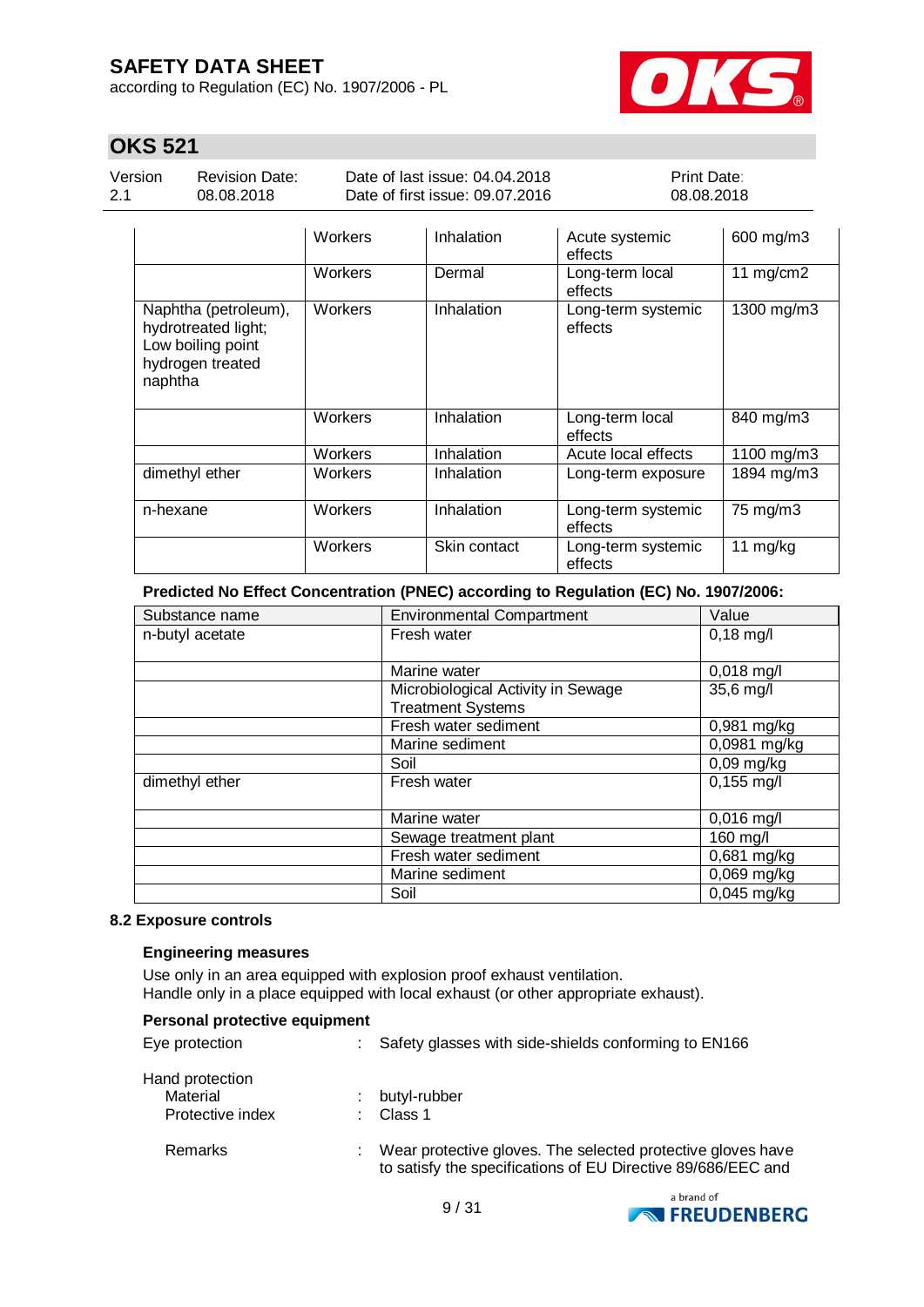according to Regulation (EC) No. 1907/2006 - PL



# **OKS 521**

| Version<br>2.1 | <b>Revision Date:</b><br>08.08.2018 | Date of last issue: 04.04.2018<br>Date of first issue: 09.07.2016                                                                                                                                                                                                                                         | Print Date:<br>08.08.2018 |
|----------------|-------------------------------------|-----------------------------------------------------------------------------------------------------------------------------------------------------------------------------------------------------------------------------------------------------------------------------------------------------------|---------------------------|
|                |                                     | the standard EN 374 derived from it. The break through time<br>depends amongst other things on the material, the thickness<br>and the type of glove and therefore has to be measured for<br>each case.                                                                                                    |                           |
|                | Respiratory protection              | Use respiratory protection unless adequate local exhaust<br>ventilation is provided or exposure assessment demonstrates<br>that exposures are within recommended exposure guidelines.<br>Short term only                                                                                                  |                           |
|                | Filter type                         | Filter type A-P                                                                                                                                                                                                                                                                                           |                           |
|                | Protective measures                 | The type of protective equipment must be selected according<br>to the concentration and amount of the dangerous substance<br>at the specific workplace.<br>Choose body protection in relation to its type, to the<br>concentration and amount of dangerous substances, and to<br>the specific work-place. |                           |

### **SECTION 9: Physical and chemical properties**

# **9.1 Information on basic physical and chemical properties**

| Appearance                  |                           | aerosol                         |
|-----------------------------|---------------------------|---------------------------------|
| Colour                      | ÷                         | black                           |
| Odour                       | ÷                         | characteristic                  |
| <b>Odour Threshold</b>      | ÷                         | No data available               |
|                             |                           |                                 |
| рH                          | ÷                         | Not applicable                  |
| Melting point/range         | ÷                         | No data available               |
| Boiling point/boiling range | $\mathbb{R}^{\mathbb{Z}}$ | $-161,0 °C$<br>(1.013 hPa)      |
| Flash point                 | ÷.                        | $-60 °C$<br>Method: Abel-Pensky |
| Evaporation rate            | ÷                         | No data available               |
| Flammability (solid, gas)   | ÷                         | Extremely flammable aerosol.    |
| Upper explosion limit       | ÷                         | 18,6 %(V)                       |
| Lower explosion limit       |                           | 1,1 %(V)                        |

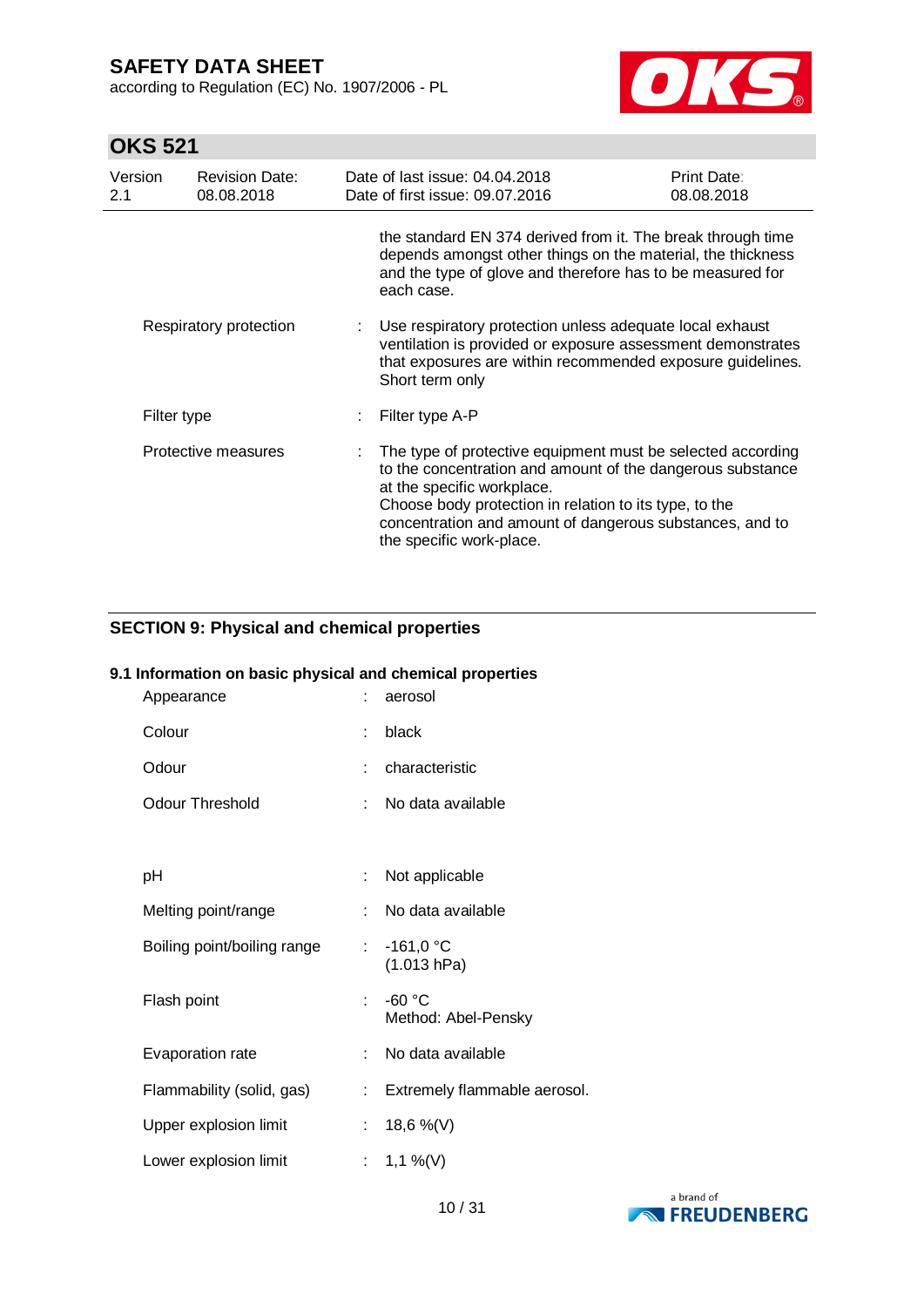according to Regulation (EC) No. 1907/2006 - PL



# **OKS 521**

| Version<br>2.1        |                     | <b>Revision Date:</b><br>08.08.2018 |       | Date of last issue: 04.04.2018<br>Date of first issue: 09.07.2016 | Print Date:<br>08.08.2018 |
|-----------------------|---------------------|-------------------------------------|-------|-------------------------------------------------------------------|---------------------------|
|                       |                     |                                     |       |                                                                   |                           |
|                       |                     | Vapour pressure                     | ÷     | 4.600 hPa (20 °C)                                                 |                           |
|                       |                     | Relative vapour density             |       | No data available                                                 |                           |
|                       | Density             |                                     | ÷     | $0,79$ g/cm3<br>(20 °C)                                           |                           |
|                       | <b>Bulk density</b> |                                     |       | No data available                                                 |                           |
|                       | Solubility(ies)     | Water solubility                    | ÷     | insoluble                                                         |                           |
|                       |                     | Solubility in other solvents        | $\pm$ | No data available                                                 |                           |
|                       | octanol/water       | Partition coefficient: n-           |       | No data available                                                 |                           |
|                       |                     | Auto-ignition temperature           | ÷     | No data available                                                 |                           |
|                       |                     | Decomposition temperature           | ÷     | No data available                                                 |                           |
|                       | Viscosity           | Viscosity, dynamic                  |       | No data available                                                 |                           |
|                       |                     | Viscosity, kinematic                | ÷     | $<$ 20,5 mm2/s (40 °C)                                            |                           |
|                       |                     | <b>Explosive properties</b>         | ÷     | Not explosive                                                     |                           |
|                       |                     | Oxidizing properties                | ÷     | No data available                                                 |                           |
| 9.2 Other information |                     |                                     |       |                                                                   |                           |
|                       |                     | Sublimation point                   |       | No data available                                                 |                           |
|                       |                     | Metal corrosion rate                |       | Not corrosive to metals                                           |                           |
|                       | Self-ignition       |                                     | ÷     | No data available                                                 |                           |

### **SECTION 10: Stability and reactivity**

#### **10.1 Reactivity**

No hazards to be specially mentioned.

#### **10.2 Chemical stability**

Stable under normal conditions.

### **10.3 Possibility of hazardous reactions**

Hazardous reactions : No dangerous reaction known under conditions of normal use.

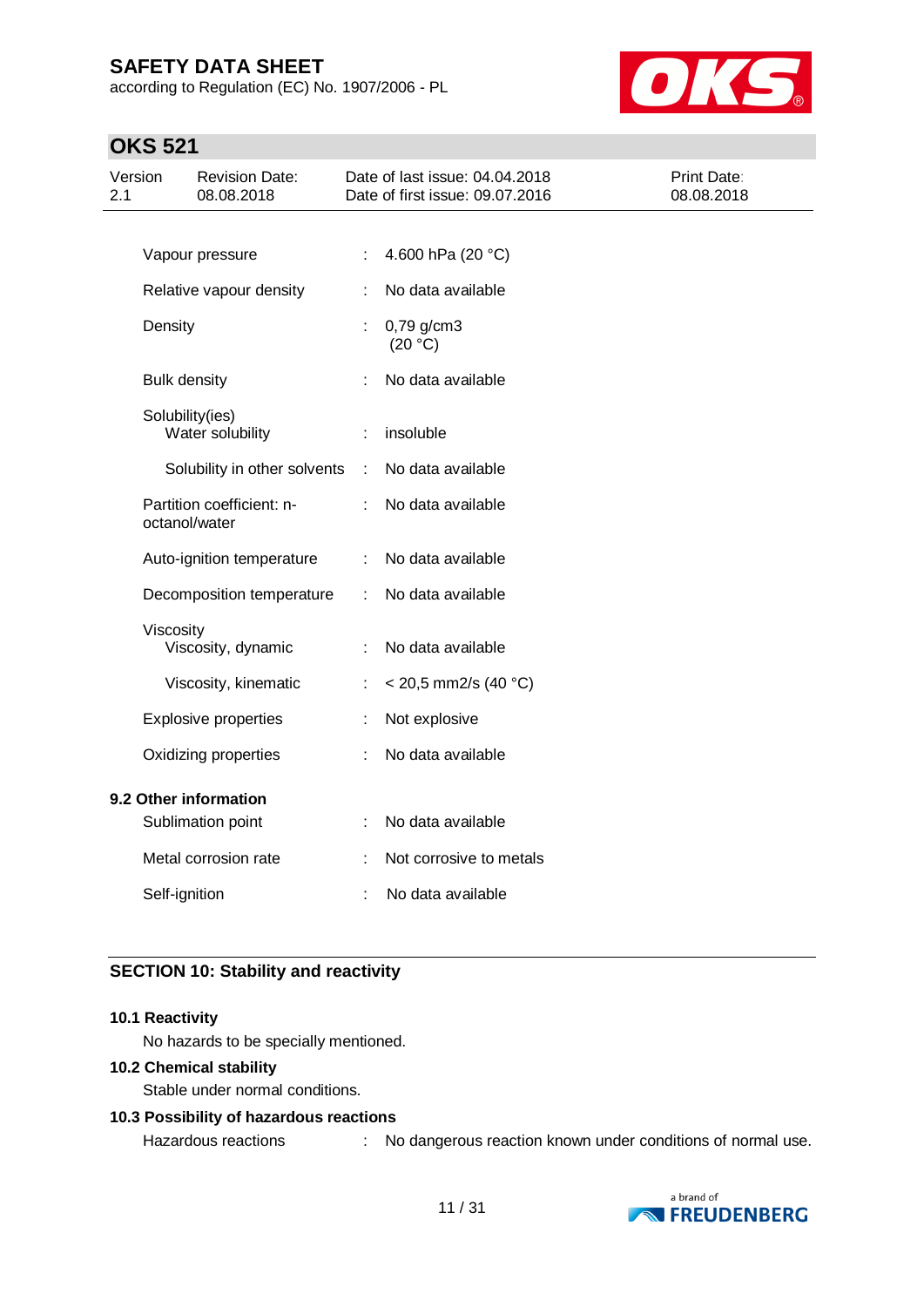according to Regulation (EC) No. 1907/2006 - PL



# **OKS 521**

| Version<br>2.1                                                                               | <b>Revision Date:</b><br>08.08.2018               |  | Date of last issue: 04.04.2018<br>Date of first issue: 09.07.2016 | Print Date:<br>08.08.2018 |  |  |
|----------------------------------------------------------------------------------------------|---------------------------------------------------|--|-------------------------------------------------------------------|---------------------------|--|--|
|                                                                                              | 10.4 Conditions to avoid<br>Conditions to avoid   |  | Heat, flames and sparks.                                          |                           |  |  |
|                                                                                              | 10.5 Incompatible materials<br>Materials to avoid |  | Oxidizing agents                                                  |                           |  |  |
| 10.6 Hazardous decomposition products<br>No decomposition if stored and applied as directed. |                                                   |  |                                                                   |                           |  |  |

## **SECTION 11: Toxicological information**

#### **11.1 Information on toxicological effects**

| <b>Acute toxicity</b>           |                                                                                                                                                                            |
|---------------------------------|----------------------------------------------------------------------------------------------------------------------------------------------------------------------------|
| <b>Product:</b>                 |                                                                                                                                                                            |
| Acute oral toxicity             | : Remarks: Effects due to ingestion may include:                                                                                                                           |
|                                 | Symptoms: Central nervous system depression                                                                                                                                |
| Acute inhalation toxicity<br>÷. | Remarks: Respiration of solvent vapour may cause dizziness.                                                                                                                |
|                                 | Symptoms: Inhalation may provoke the following symptoms:,<br>Respiratory disorder, Dizziness, Drowsiness, Vomiting,<br>Fatigue, Vertigo, Central nervous system depression |
| Acute dermal toxicity           | Symptoms: Redness, Local irritation                                                                                                                                        |
| <b>Components:</b>              |                                                                                                                                                                            |
|                                 | Naphtha (petroleum), hydrotreated light; Low boiling point hydrogen treated naphtha:                                                                                       |
| Acute oral toxicity             | LD50 (Rat): $> 5.000$ mg/kg<br>Method: OECD Test Guideline 401<br>GLP: yes                                                                                                 |
| Acute inhalation toxicity       | : $LC50 (Rat): > 25,2$ mg/l<br>Exposure time: 4 h<br>Test atmosphere: vapour<br>Assessment: The substance or mixture has no acute<br>inhalation toxicity                   |
| Acute dermal toxicity           | : LD50 (Rabbit): $> 2.000$ mg/kg<br>Method: OECD Test Guideline 402<br>GLP: yes<br>Assessment: The substance or mixture has no acute dermal<br>toxicity                    |

#### **isobutane:**

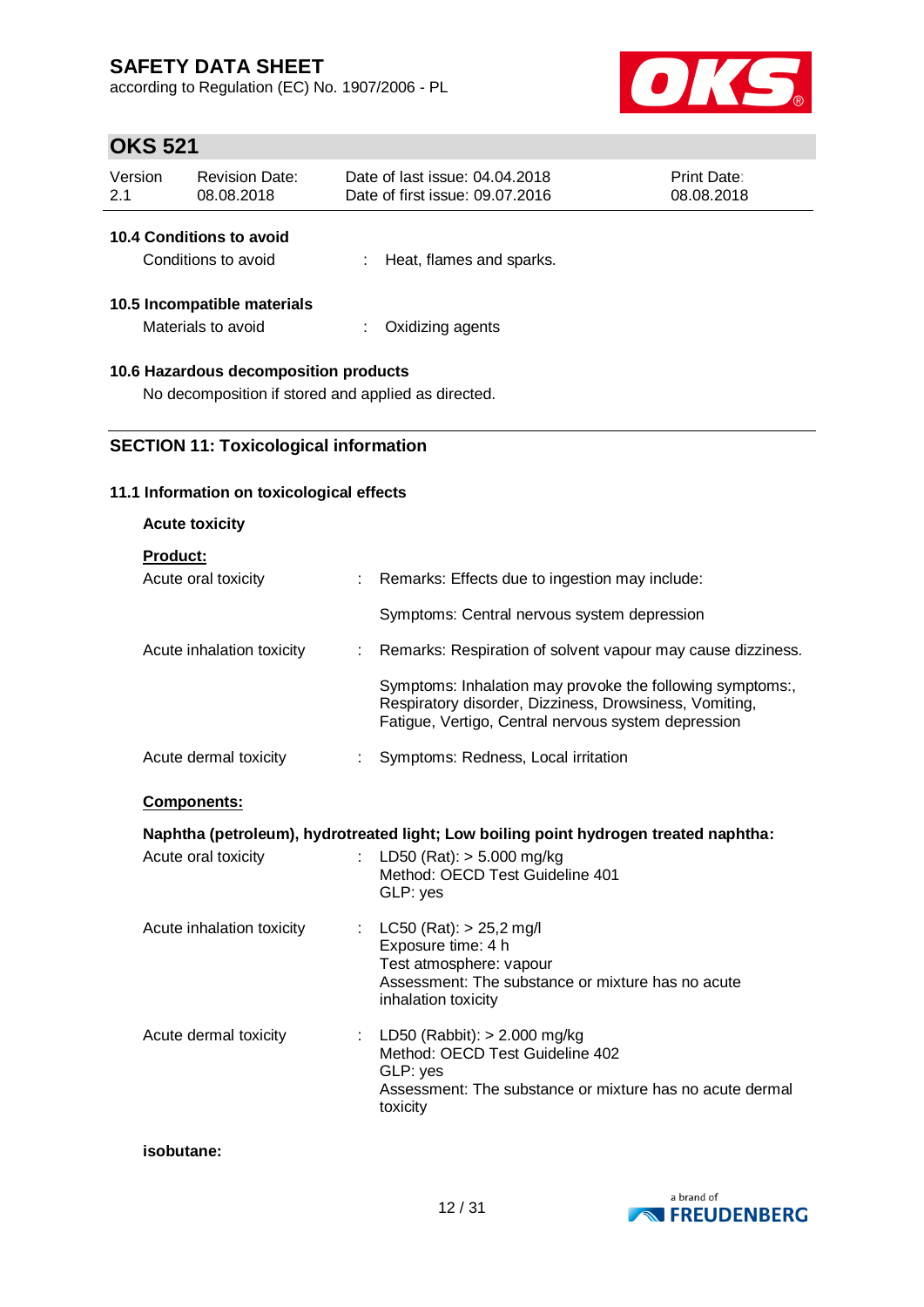according to Regulation (EC) No. 1907/2006 - PL



| Version<br>2.1 | <b>Revision Date:</b><br>08.08.2018 |    | Date of last issue: 04.04.2018<br>Date of first issue: 09.07.2016                                                                                                                                     | Print Date:<br>08.08.2018 |
|----------------|-------------------------------------|----|-------------------------------------------------------------------------------------------------------------------------------------------------------------------------------------------------------|---------------------------|
|                | Acute inhalation toxicity           | t. | LC50 (Rat): 658 mg/l<br>Exposure time: 4 h<br>Test atmosphere: gas                                                                                                                                    |                           |
|                | n-hexane:                           |    |                                                                                                                                                                                                       |                           |
|                | Acute oral toxicity                 |    | : LD50 (Rat): $>$ 5.000 mg/kg<br>Method: OECD Test Guideline 401                                                                                                                                      |                           |
|                | Acute inhalation toxicity           |    | : LC50 (Rat): 259,35 mg/l<br>Exposure time: 4 h<br>Test atmosphere: vapour<br>Method: OECD Test Guideline 403                                                                                         |                           |
|                | Acute dermal toxicity               |    | : LD50 (Rabbit): 3.350 mg/kg<br>Method: OECD Test Guideline 402<br>Assessment: The substance or mixture has no acute dermal<br>toxicity                                                               |                           |
|                | n-butyl acetate:                    |    |                                                                                                                                                                                                       |                           |
|                | Acute oral toxicity                 |    | : LD50 (Rat): 10.768 mg/kg                                                                                                                                                                            |                           |
|                | Acute inhalation toxicity           |    | : LC50 (Rat): $> 21$ mg/l<br>Exposure time: 4 h<br>Test atmosphere: vapour<br>Method: OECD Test Guideline 403<br>GLP: yes<br>Assessment: The substance or mixture has no acute<br>inhalation toxicity |                           |
|                | Acute dermal toxicity               |    | : LD50 (Rabbit): $> 17.600$ mg/kg                                                                                                                                                                     |                           |
|                | molybdenum disulphide:              |    |                                                                                                                                                                                                       |                           |
|                | Acute oral toxicity                 |    | LD50 (Rat): $> 5.000$ mg/kg                                                                                                                                                                           |                           |
|                | Acute dermal toxicity               |    | LD50 (Rat): $> 16.000$ mg/kg                                                                                                                                                                          |                           |
|                | butane:                             |    |                                                                                                                                                                                                       |                           |
|                | Acute inhalation toxicity           |    | LC50 (Rat): 658 mg/l<br>Exposure time: 4 h<br>Test atmosphere: gas                                                                                                                                    |                           |
|                | dimethyl ether:                     |    |                                                                                                                                                                                                       |                           |
|                | Acute inhalation toxicity           |    | LC50 (Rat): 309 mg/l<br>Exposure time: 4 h<br>Test atmosphere: gas                                                                                                                                    |                           |

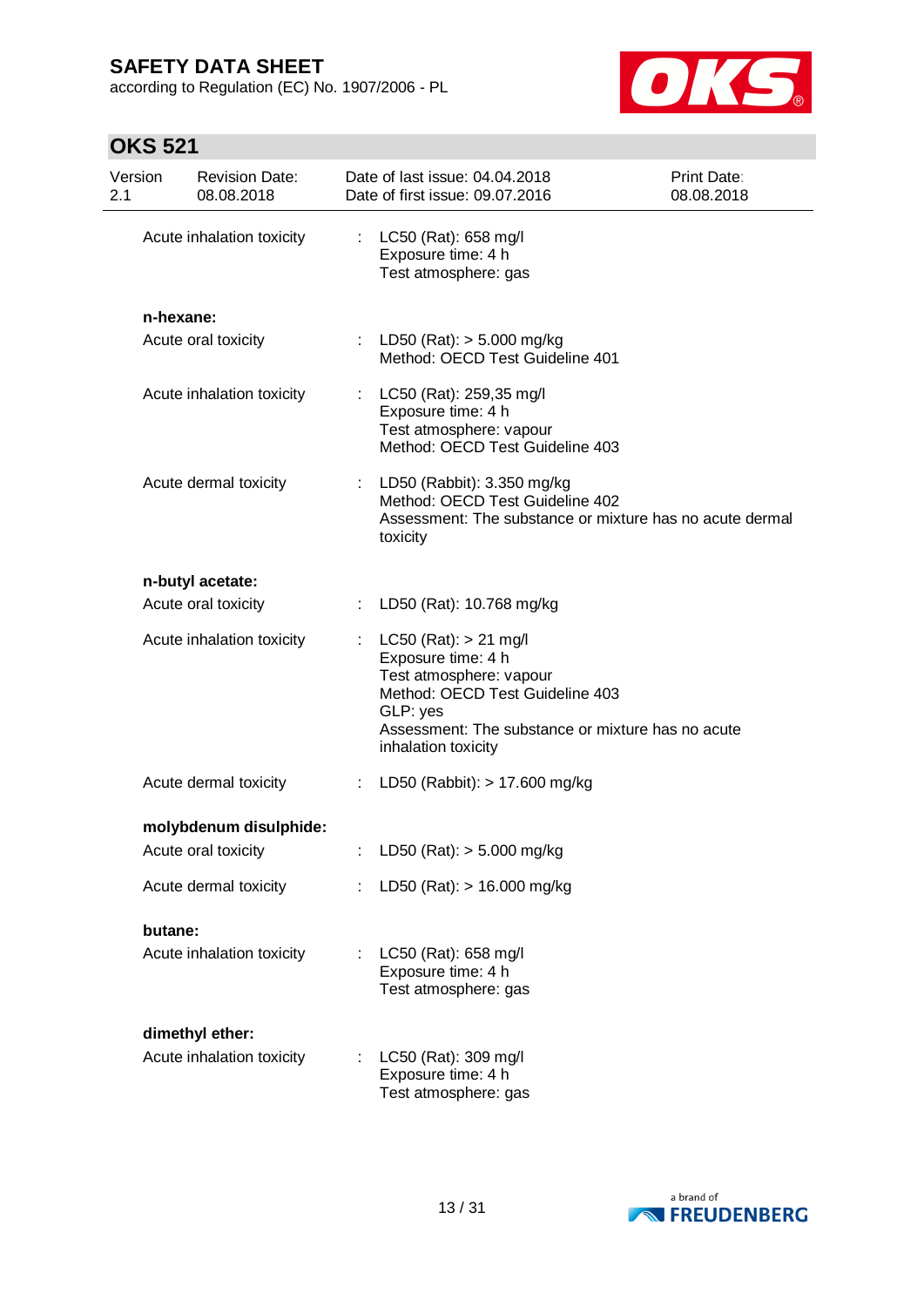according to Regulation (EC) No. 1907/2006 - PL



# **OKS 521**

| Version | <b>Revision Date:</b> | Date of last issue: 04.04.2018  | <b>Print Date:</b> |
|---------|-----------------------|---------------------------------|--------------------|
| 2.1     | 08.08.2018            | Date of first issue: 09.07.2016 | 08.08.2018         |

#### **Skin corrosion/irritation**

#### **Product:**

Remarks: Irritating to skin.

#### **Components:**

#### **Naphtha (petroleum), hydrotreated light; Low boiling point hydrogen treated naphtha:**

Species: Rabbit Assessment: Irritating to skin. Method: OECD Test Guideline 404 Result: Irritating to skin. GLP: yes

#### **n-hexane:**

Species: Rabbit Assessment: Irritating to skin. Method: OECD Test Guideline 404 Result: Irritating to skin.

#### **n-butyl acetate:**

Species: Rabbit Assessment: No skin irritation Method: OECD Test Guideline 404 Result: Repeated exposure may cause skin dryness or cracking.

#### **molybdenum disulphide:**

Assessment: No skin irritation Result: No skin irritation

#### **dimethyl ether:**

Assessment: No skin irritation Result: No skin irritation

#### **Serious eye damage/eye irritation**

**Product:**

Result: Eye irritation

Remarks: Irritating to eyes.

#### **Components:**

#### **Naphtha (petroleum), hydrotreated light; Low boiling point hydrogen treated naphtha:**

Species: Rabbit Assessment: No eye irritation Method: OECD Test Guideline 405 Result: No eye irritation

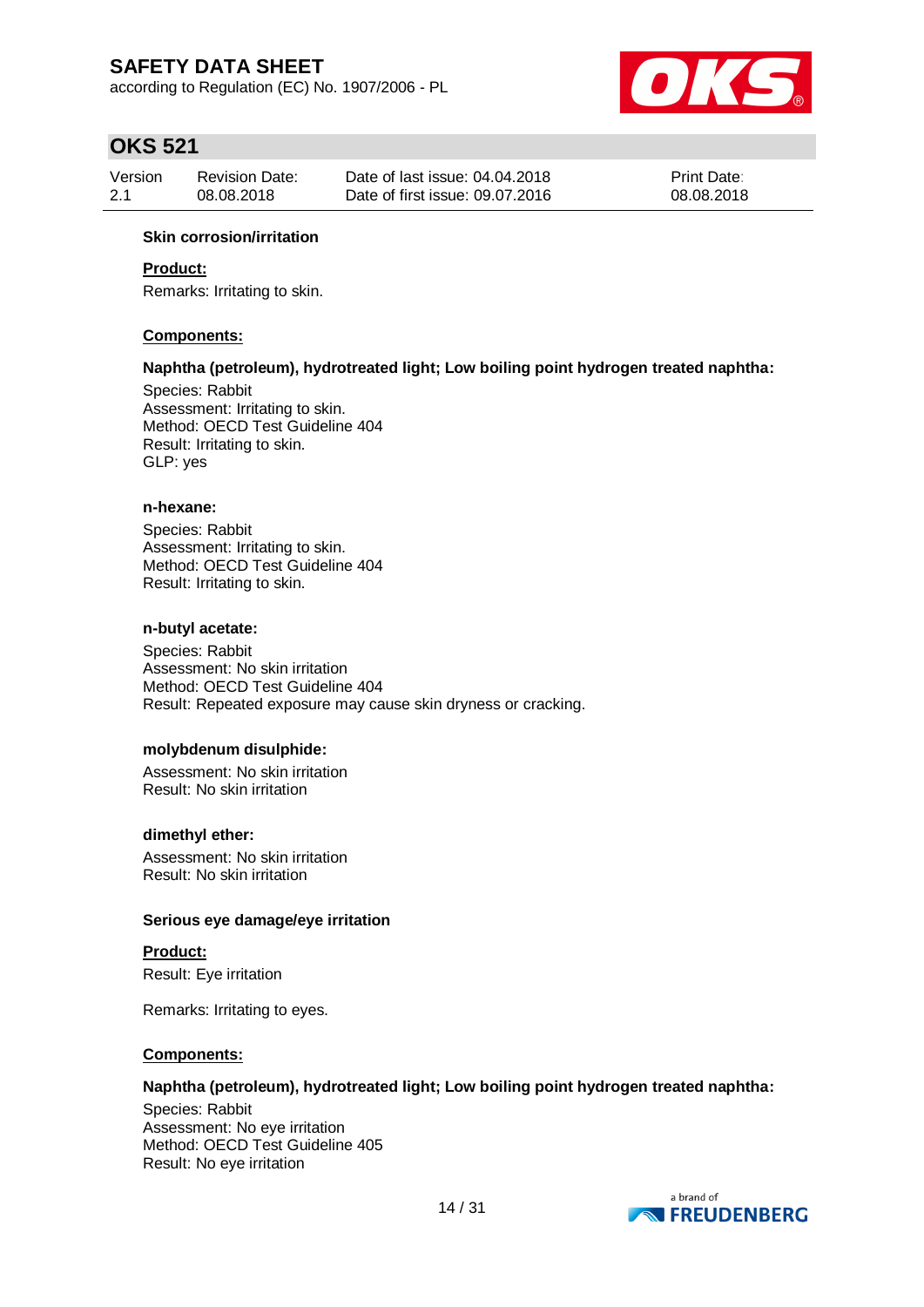according to Regulation (EC) No. 1907/2006 - PL



# **OKS 521**

| Version | <b>Revision Date:</b> | Date of last issue: 04.04.2018  | <b>Print Date:</b> |
|---------|-----------------------|---------------------------------|--------------------|
| 2.1     | 08.08.2018            | Date of first issue: 09.07.2016 | 08.08.2018         |

GLP: yes

#### **1-Butanol, titanium(4+) salt, homopolymer:**

Result: Eye irritation

#### **n-hexane:**

Species: Rabbit Assessment: No eye irritation Method: OECD Test Guideline 405 Result: No eye irritation

#### **n-butyl acetate:**

Species: Rabbit Assessment: No eye irritation Method: OECD Test Guideline 405 Result: No eye irritation GLP: yes

#### **molybdenum disulphide:**

Assessment: No eye irritation Result: No eye irritation

#### **dimethyl ether:**

Assessment: No eye irritation Result: No eye irritation

#### **Respiratory or skin sensitisation**

#### **Product:**

Remarks: This information is not available.

#### **Components:**

#### **Naphtha (petroleum), hydrotreated light; Low boiling point hydrogen treated naphtha:**

Test Type: Buehler Test Species: Guinea pig Assessment: Does not cause skin sensitisation. Method: OECD Test Guideline 406 Result: Does not cause skin sensitisation. GLP: yes

#### **n-hexane:**

Species: Mouse Assessment: Does not cause skin sensitisation. Result: Does not cause skin sensitisation.

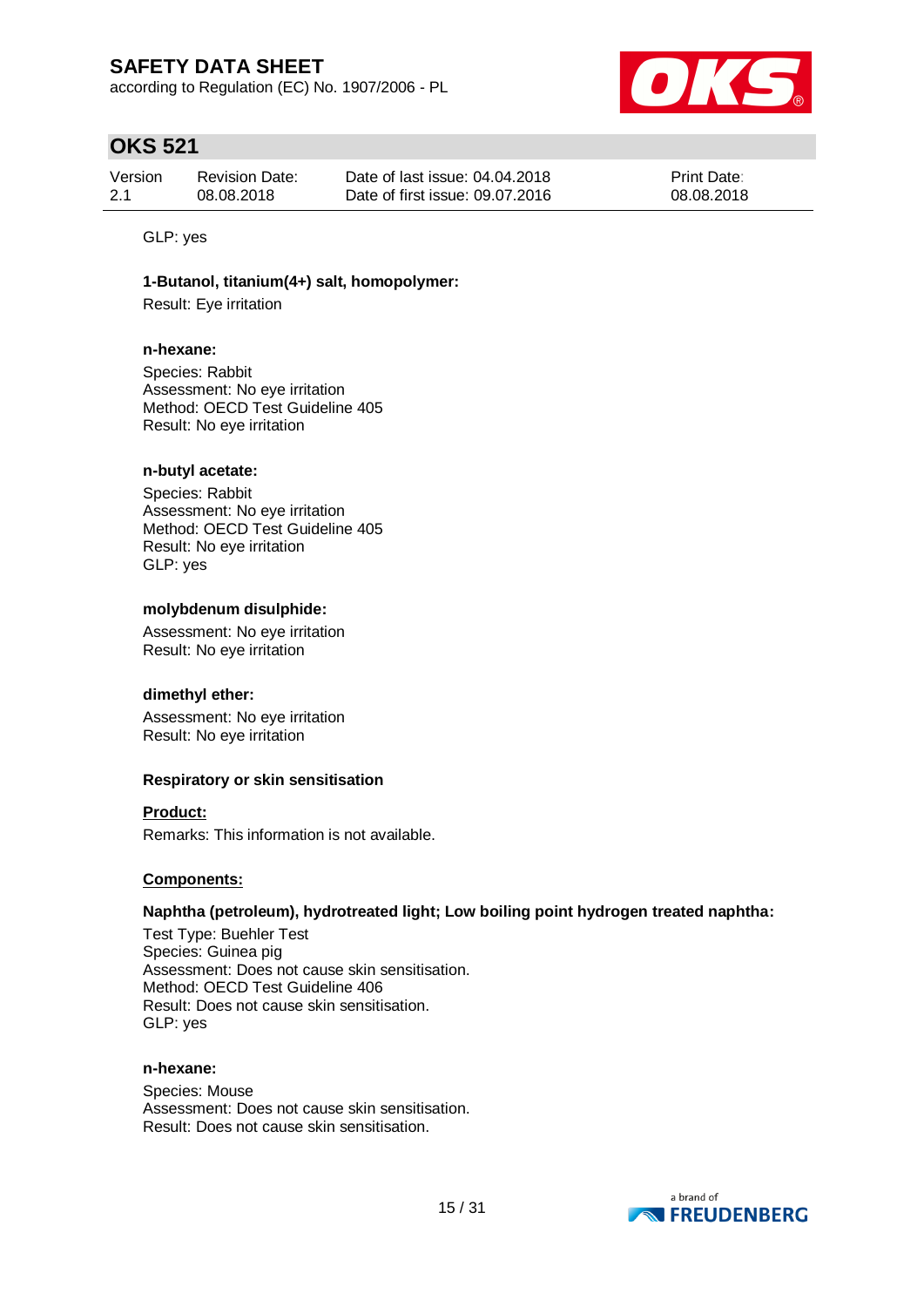according to Regulation (EC) No. 1907/2006 - PL



## **OKS 521**

| Version | <b>Revision Date:</b> | Date of last issue: 04.04.2018  | <b>Print Date:</b> |
|---------|-----------------------|---------------------------------|--------------------|
| 2.1     | 08.08.2018            | Date of first issue: 09.07.2016 | 08.08.2018         |

#### **n-butyl acetate:**

Test Type: Maximisation Test Exposure routes: Dermal Species: Guinea pig Assessment: Does not cause skin sensitisation. Method: OECD Test Guideline 406 Result: Does not cause skin sensitisation.

#### **molybdenum disulphide:**

Assessment: Does not cause skin sensitisation. Result: Does not cause skin sensitisation.

#### **dimethyl ether:**

Assessment: Does not cause skin sensitisation. Result: Does not cause skin sensitisation.

#### **Germ cell mutagenicity**

| <b>Product:</b>                       |                |                                                                                                                                         |
|---------------------------------------|----------------|-----------------------------------------------------------------------------------------------------------------------------------------|
| Genotoxicity in vitro                 |                | : Remarks: No data available                                                                                                            |
| Genotoxicity in vivo                  | $\mathbb{R}^n$ | Remarks: No data available                                                                                                              |
| <b>Components:</b>                    |                |                                                                                                                                         |
| n-butyl acetate:                      |                |                                                                                                                                         |
| Genotoxicity in vitro                 |                | : Test Type: Ames test<br>Species: Salmonella typhimurium<br>Method: OECD Test Guideline 471<br>Result: negative                        |
|                                       |                | Test Type: Chromosome aberration test in vitro<br>Species: Chinese hamster cells<br>Method: OECD Test Guideline 473<br>Result: negative |
| Genotoxicity in vivo                  |                | <b>Species: Mouse</b><br><b>Application Route: Oral</b><br>Method: OECD Test Guideline 474<br>Result: negative                          |
| Germ cell mutagenicity-<br>Assessment |                | Tests on bacterial or mammalian cell cultures did not show<br>mutagenic effects., Animal testing did not show any mutagenic<br>effects. |
| molybdenum disulphide:                |                |                                                                                                                                         |

Germ cell mutagenicity- : Animal testing did not show any mutagenic effects.

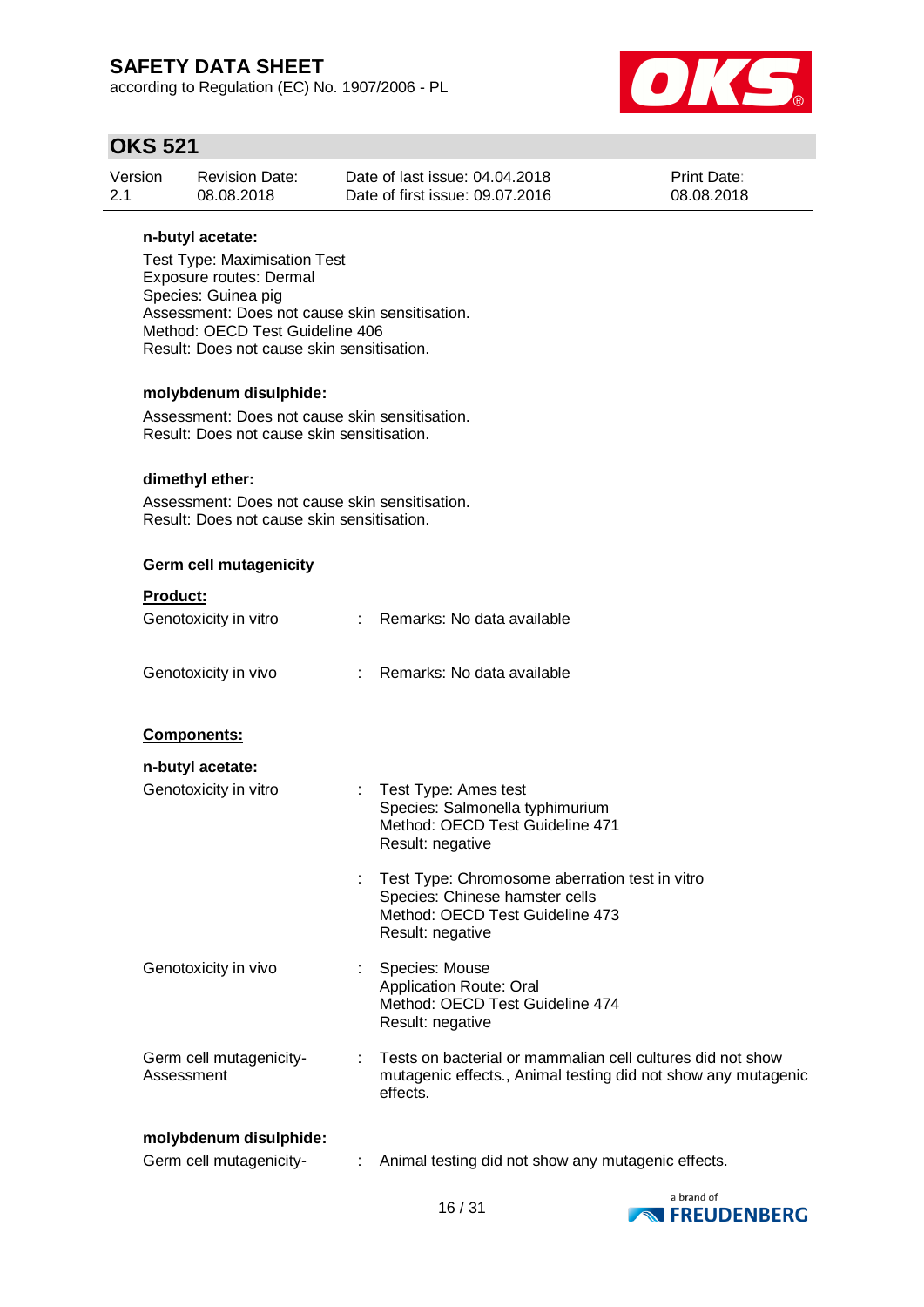according to Regulation (EC) No. 1907/2006 - PL



| Version<br>2.1 |                         | <b>Revision Date:</b><br>08.08.2018                                                                                  |                           | Date of last issue: 04.04.2018<br>Date of first issue: 09.07.2016                                                                            | <b>Print Date:</b><br>08.08.2018 |
|----------------|-------------------------|----------------------------------------------------------------------------------------------------------------------|---------------------------|----------------------------------------------------------------------------------------------------------------------------------------------|----------------------------------|
|                | Assessment              |                                                                                                                      |                           |                                                                                                                                              |                                  |
|                |                         | dimethyl ether:                                                                                                      |                           |                                                                                                                                              |                                  |
|                |                         | Genotoxicity in vitro                                                                                                |                           | : Test Type: Ames test<br>Method: OECD Test Guideline 471<br>Result: negative                                                                |                                  |
|                |                         | Genotoxicity in vivo                                                                                                 | $\mathbb{Z}^{\mathbb{Z}}$ | Species: Drosophila melanogaster (vinegar fly)<br>Application Route: inhalation (gas)<br>Method: OECD Test Guideline 477<br>Result: negative |                                  |
|                |                         | Carcinogenicity                                                                                                      |                           |                                                                                                                                              |                                  |
|                | Product:                |                                                                                                                      |                           |                                                                                                                                              |                                  |
|                |                         | Remarks: No data available                                                                                           |                           |                                                                                                                                              |                                  |
|                |                         | Components:                                                                                                          |                           |                                                                                                                                              |                                  |
|                |                         | n-butyl acetate:                                                                                                     |                           |                                                                                                                                              |                                  |
|                | Assessment              | Carcinogenicity -                                                                                                    |                           | : Not classifiable as a human carcinogen.                                                                                                    |                                  |
|                |                         | molybdenum disulphide:                                                                                               |                           |                                                                                                                                              |                                  |
|                | Assessment              | Carcinogenicity -                                                                                                    | ÷                         | No evidence of carcinogenicity in animal studies.                                                                                            |                                  |
|                |                         | dimethyl ether:                                                                                                      |                           |                                                                                                                                              |                                  |
|                | Species: Rat<br>47 mg/l | Application Route: inhalation (gas)<br>Exposure time: 2 Years<br>Method: OECD Test Guideline 453<br>Result: negative |                           |                                                                                                                                              |                                  |
|                |                         | <b>Reproductive toxicity</b>                                                                                         |                           |                                                                                                                                              |                                  |
|                | Product:                |                                                                                                                      |                           |                                                                                                                                              |                                  |
|                |                         | Effects on fertility                                                                                                 |                           | Remarks: No data available                                                                                                                   |                                  |
|                | development             | Effects on foetal                                                                                                    |                           | Remarks: No data available                                                                                                                   |                                  |
|                |                         | Components:                                                                                                          |                           |                                                                                                                                              |                                  |
|                | n-hexane:               |                                                                                                                      |                           |                                                                                                                                              |                                  |
|                | Assessment              | Reproductive toxicity -                                                                                              | ÷                         | Suspected human reproductive toxicant                                                                                                        |                                  |

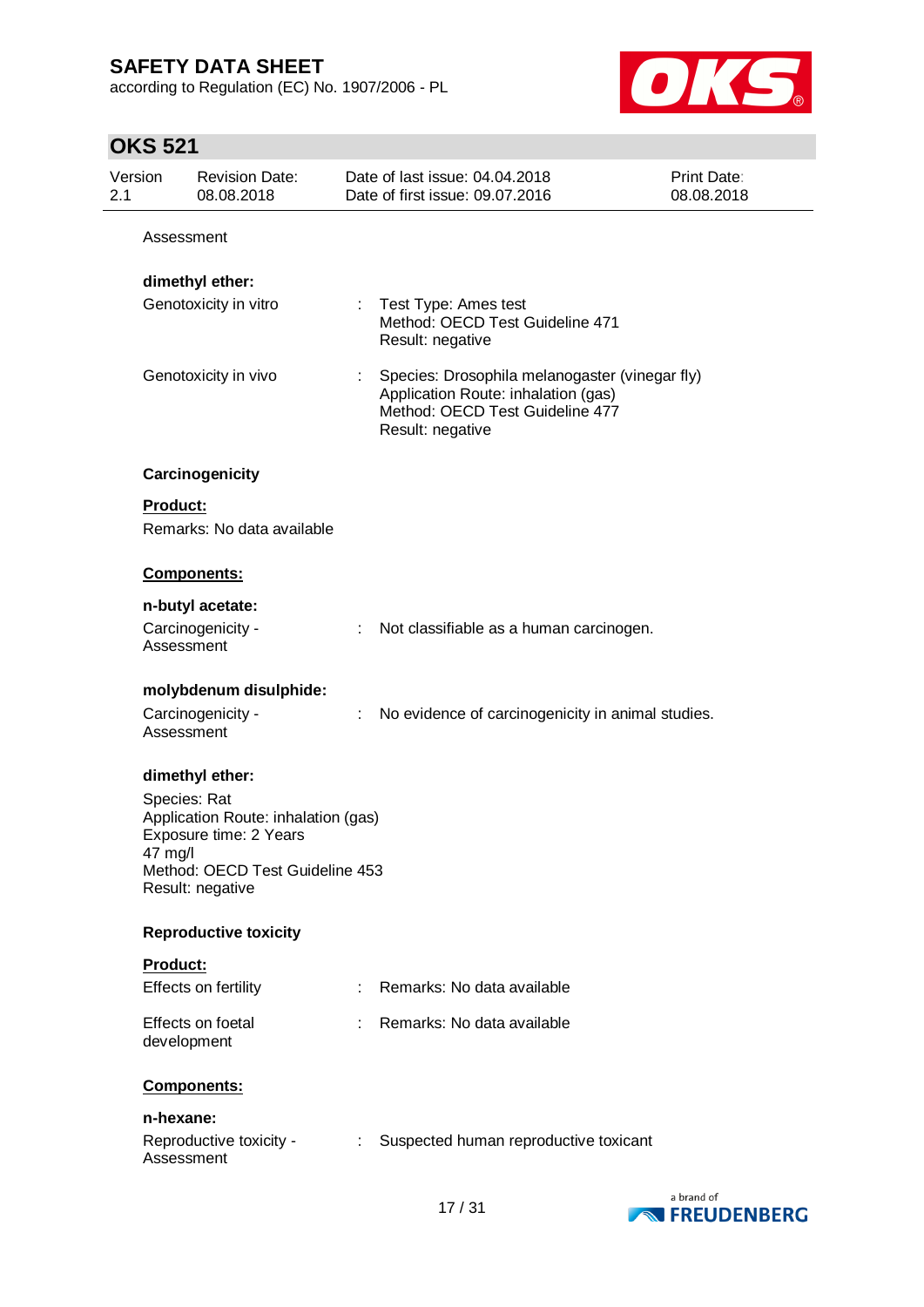according to Regulation (EC) No. 1907/2006 - PL



## **OKS 521**

| Version | <b>Revision Date:</b> | Date of last issue: 04.04.2018  | <b>Print Date:</b> |
|---------|-----------------------|---------------------------------|--------------------|
| 2.1     | 08.08.2018            | Date of first issue: 09.07.2016 | 08.08.2018         |
|         |                       |                                 |                    |

### **n-butyl acetate:**

| Effects on fertility                                     | : Test Type: Two-generation study<br>Species: Rat<br>Application Route: inhalation (vapour)<br>General Toxicity - Parent: NOAEC: 750 mg/l<br>General Toxicity F1: NOAEC: 750 mg/l<br>General Toxicity F2: NOAEC: 750 mg/l<br>Method: OECD Test Guideline 416<br>Result: Embryotoxic effects and adverse effects on the<br>offspring were detected. |
|----------------------------------------------------------|----------------------------------------------------------------------------------------------------------------------------------------------------------------------------------------------------------------------------------------------------------------------------------------------------------------------------------------------------|
| Reproductive toxicity -<br>Assessment                    | : No evidence of adverse effects on sexual function and fertility,<br>or on development, based on animal experiments.<br>No toxicity to reproduction                                                                                                                                                                                               |
| dimethyl ether:<br>Reproductive toxicity -<br>Assessment | Animal testing did not show any effects on fertility.                                                                                                                                                                                                                                                                                              |

#### **STOT - single exposure**

#### **Components:**

#### **Naphtha (petroleum), hydrotreated light; Low boiling point hydrogen treated naphtha:**

Exposure routes: Inhalation Target Organs: Central nervous system Assessment: May cause drowsiness or dizziness.

#### **n-hexane:**

Exposure routes: Inhalation Target Organs: Central nervous system Assessment: The substance or mixture is classified as specific target organ toxicant, single exposure, category 3 with narcotic effects.

#### **n-butyl acetate:**

Exposure routes: Inhalation Target Organs: Central nervous system Assessment: The substance or mixture is classified as specific target organ toxicant, single exposure, category 3 with narcotic effects.

#### **molybdenum disulphide:**

Assessment: The substance or mixture is not classified as specific target organ toxicant, single exposure.

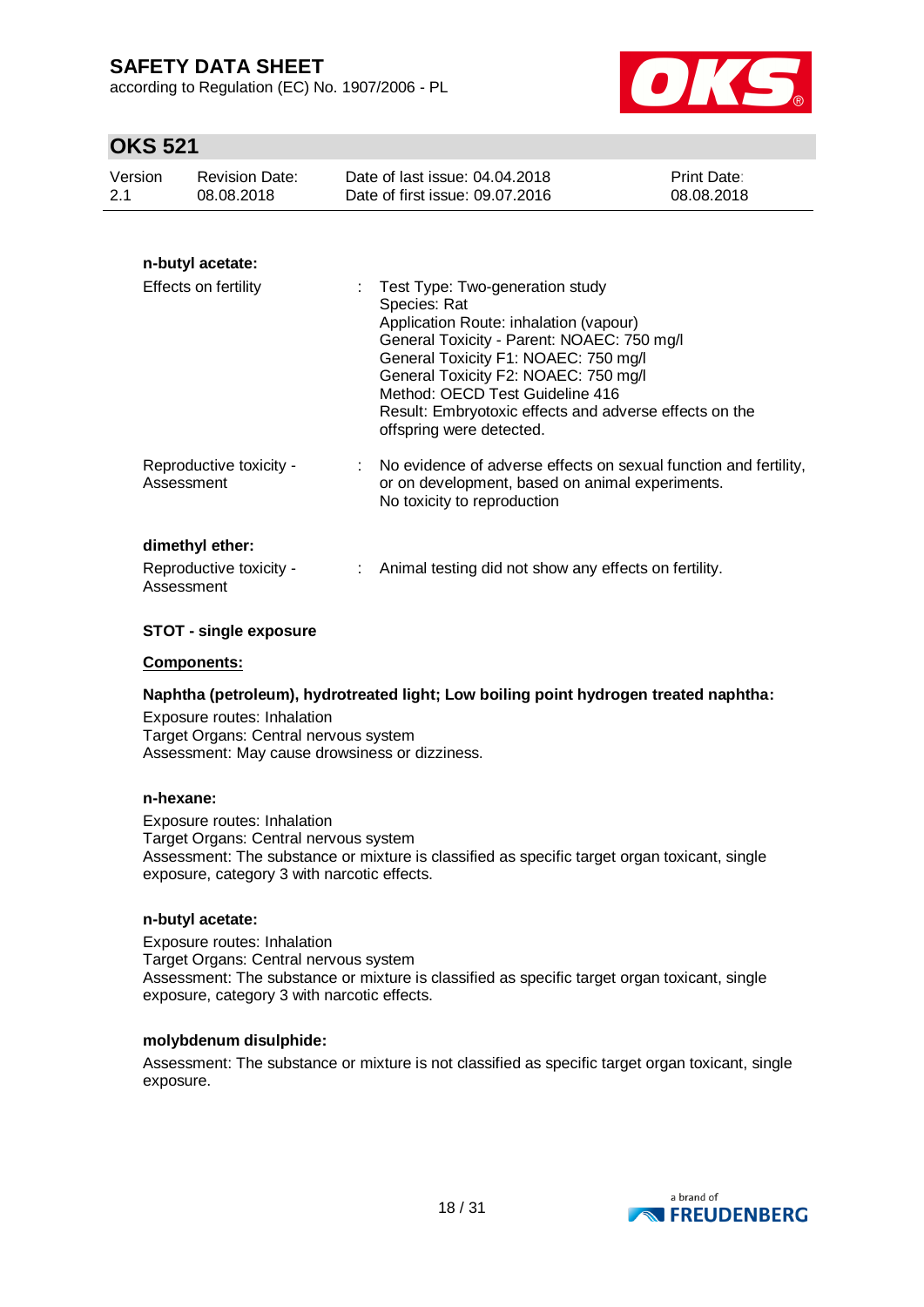according to Regulation (EC) No. 1907/2006 - PL



# **OKS 521**

| Version | <b>Revision Date:</b> | Date of last issue: 04.04.2018  | <b>Print Date:</b> |
|---------|-----------------------|---------------------------------|--------------------|
| 2.1     | 08.08.2018            | Date of first issue: 09.07.2016 | 08.08.2018         |

#### **STOT - repeated exposure**

#### **Components:**

#### **n-hexane:**

Exposure routes: Inhalation Target Organs: Central nervous system Assessment: The substance or mixture is classified as specific target organ toxicant, repeated exposure, category 2.

#### **n-butyl acetate:**

Assessment: The substance or mixture is not classified as specific target organ toxicant, repeated exposure.

#### **molybdenum disulphide:**

Assessment: The substance or mixture is not classified as specific target organ toxicant, repeated exposure.

#### **Repeated dose toxicity**

#### **Product:**

Remarks: This information is not available.

#### **Components:**

#### **n-butyl acetate:**

Species: Rat NOAEL: 125 mg/kg Application Route: Oral

#### **Aspiration toxicity**

### **Product:** May be fatal if swallowed and enters airways.

May be fatal if swallowed and enters airways.

#### **Components:**

### **Naphtha (petroleum), hydrotreated light; Low boiling point hydrogen treated naphtha:**

May be fatal if swallowed and enters airways.

### **n-hexane:**

May be fatal if swallowed and enters airways.

#### **n-butyl acetate:**

No aspiration toxicity classification

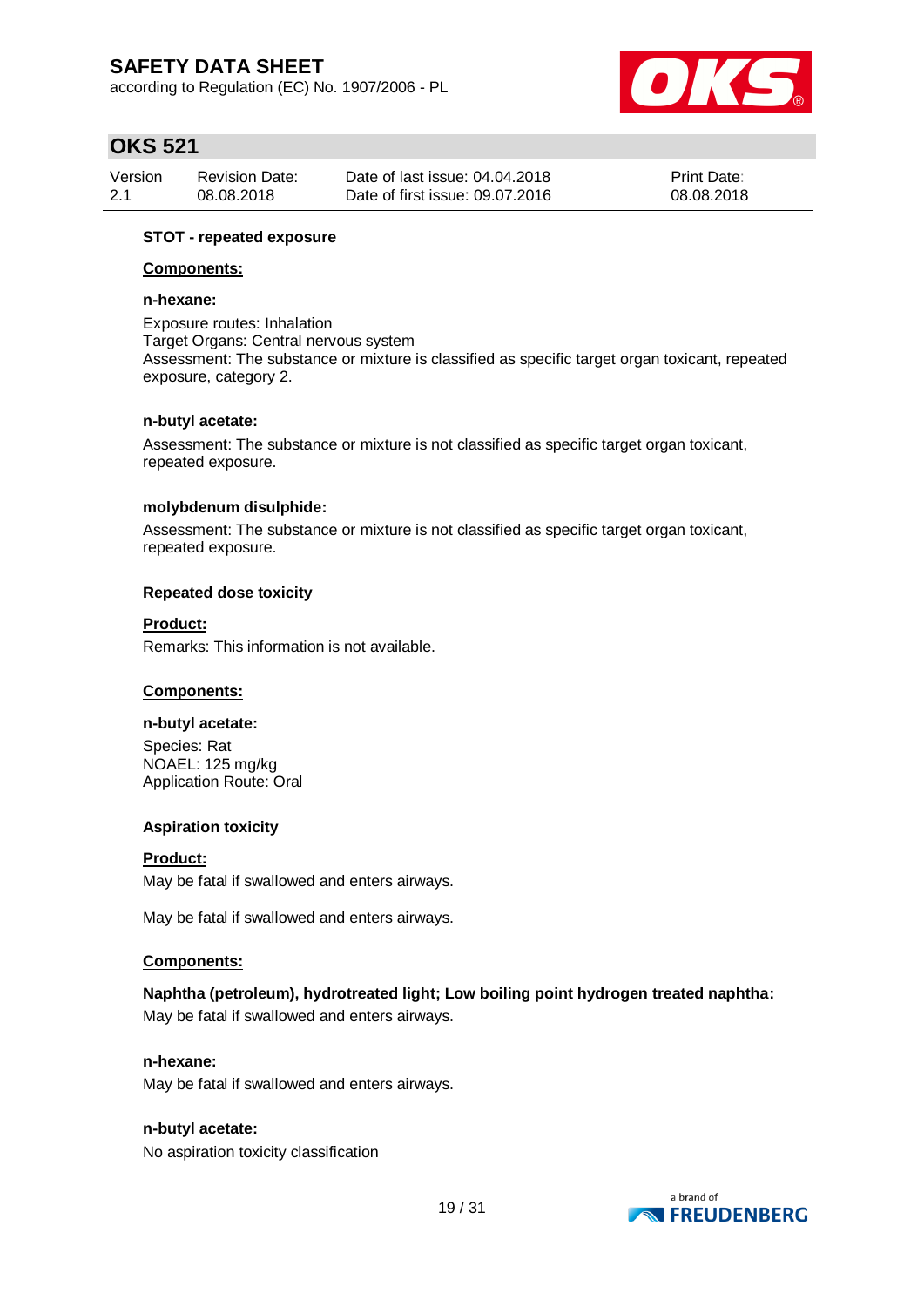according to Regulation (EC) No. 1907/2006 - PL



# **OKS 521**

| Version | Revision Date: | Date of last issue: 04.04.2018  | <b>Print Date:</b> |
|---------|----------------|---------------------------------|--------------------|
| 2.1     | 08.08.2018     | Date of first issue: 09.07.2016 | 08.08.2018         |

#### **dimethyl ether:**

No aspiration toxicity classification

#### **Further information**

#### **Product:**

Remarks: Ingestion causes irritation of upper respiratory system and gastrointestinal disturbance.

#### **Components:**

#### **molybdenum disulphide:**

Remarks: Information given is based on data on the components and the toxicology of similar products.

### **SECTION 12: Ecological information**

#### **12.1 Toxicity**

| <b>Product:</b>                                                                     |                                                                                                                                                                 |
|-------------------------------------------------------------------------------------|-----------------------------------------------------------------------------------------------------------------------------------------------------------------|
| Toxicity to fish                                                                    | : Remarks: Harmful to aquatic organisms, may cause long-term<br>adverse effects in the aquatic environment.                                                     |
| Toxicity to daphnia and other : Remarks: No data available<br>aquatic invertebrates |                                                                                                                                                                 |
| Toxicity to algae                                                                   | : Remarks: No data available                                                                                                                                    |
| Toxicity to microorganisms                                                          | Remarks: No data available                                                                                                                                      |
| <b>Components:</b>                                                                  |                                                                                                                                                                 |
|                                                                                     | Naphtha (petroleum), hydrotreated light; Low boiling point hydrogen treated naphtha:                                                                            |
| Toxicity to fish                                                                    | LC50 (Oncorhynchus mykiss (rainbow trout)): 10 mg/l<br>Exposure time: 96 h<br>Test Type: semi-static test<br>Method: OECD Test Guideline 203<br>GLP: yes        |
| aquatic invertebrates                                                               | Toxicity to daphnia and other : EC50 (Daphnia magna (Water flea)): 4,5 mg/l<br>Exposure time: 48 h<br>Test Type: static test<br>Method: OECD Test Guideline 202 |
| Toxicity to algae                                                                   | EC50 (Pseudokirchneriella subcapitata (green algae)): 3,1<br>mg/l                                                                                               |

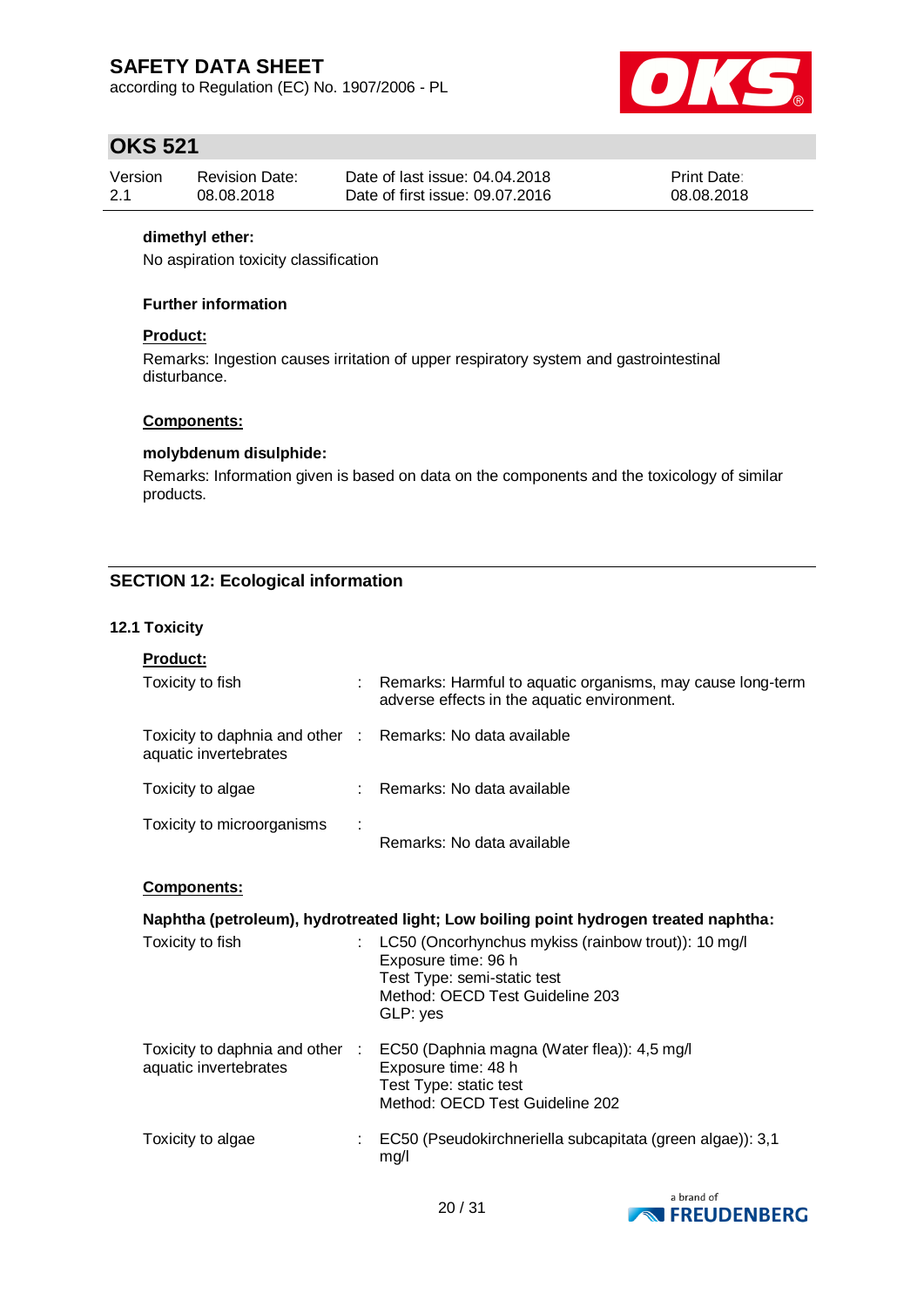according to Regulation (EC) No. 1907/2006 - PL



| Version<br>2.1 | <b>Revision Date:</b><br>08.08.2018                                            |                       | Date of last issue: 04.04.2018<br>Date of first issue: 09.07.2016                                                                              | Print Date:<br>08.08.2018 |
|----------------|--------------------------------------------------------------------------------|-----------------------|------------------------------------------------------------------------------------------------------------------------------------------------|---------------------------|
|                |                                                                                |                       | Exposure time: 72 h<br>Test Type: static test                                                                                                  |                           |
|                | <b>Ecotoxicology Assessment</b>                                                |                       |                                                                                                                                                |                           |
|                | Acute aquatic toxicity                                                         | ÷                     | Toxic to aquatic life.                                                                                                                         |                           |
|                | Chronic aquatic toxicity                                                       |                       | Toxic to aquatic life with long lasting effects.                                                                                               |                           |
|                | n-hexane:                                                                      |                       |                                                                                                                                                |                           |
|                | Toxicity to fish                                                               | $\mathbb{Z}^{\times}$ | LC50 (Oncorhynchus mykiss (rainbow trout)): 12,51 mg/l<br>Exposure time: 96 h                                                                  |                           |
|                | Toxicity to daphnia and other :<br>aquatic invertebrates                       |                       | EC50 (Daphnia magna (Water flea)): 21,85 mg/l<br>Exposure time: 48 h                                                                           |                           |
|                | Toxicity to algae                                                              |                       | ErC50 (Pseudokirchneriella subcapitata (green algae)): 9,285<br>mg/l<br>Exposure time: 72 h                                                    |                           |
|                | n-butyl acetate:                                                               |                       |                                                                                                                                                |                           |
|                | Toxicity to fish                                                               |                       | LC50 (Pimephales promelas (fathead minnow)): 18 mg/l<br>Exposure time: 96 h<br>Test Type: flow-through test<br>Method: OECD Test Guideline 203 |                           |
|                | Toxicity to daphnia and other :<br>aquatic invertebrates                       |                       | EC50 (Daphnia (water flea)): 44 mg/l<br>Exposure time: 48 h<br>Test Type: static test                                                          |                           |
|                | Toxicity to algae                                                              |                       | EC50 (Desmodesmus subspicatus (green algae)): 397 mg/l<br>Exposure time: 72 h<br>Test Type: static test                                        |                           |
|                | Toxicity to microorganisms                                                     |                       | EC50 (Tetrahymena pyriformis): 356 mg/l<br>Exposure time: 40 h<br>Test Type: Growth inhibition                                                 |                           |
|                | Toxicity to daphnia and other :<br>aquatic invertebrates<br>(Chronic toxicity) |                       | NOEC: 23 mg/l<br>Exposure time: 21 d<br>Species: Daphnia magna (Water flea)<br><b>Test Type: Reproduction Test</b><br>GLP: yes                 |                           |
|                | molybdenum disulphide:                                                         |                       |                                                                                                                                                |                           |
|                | Toxicity to fish                                                               |                       | LC50 (Pimephales promelas (fathead minnow)): > 100 mg/l<br>Exposure time: 96 h                                                                 |                           |
|                | Toxicity to daphnia and other<br>aquatic invertebrates                         | - 11                  | EC50 (Daphnia magna (Water flea)): > 100 mg/l<br>Exposure time: 48 h                                                                           |                           |

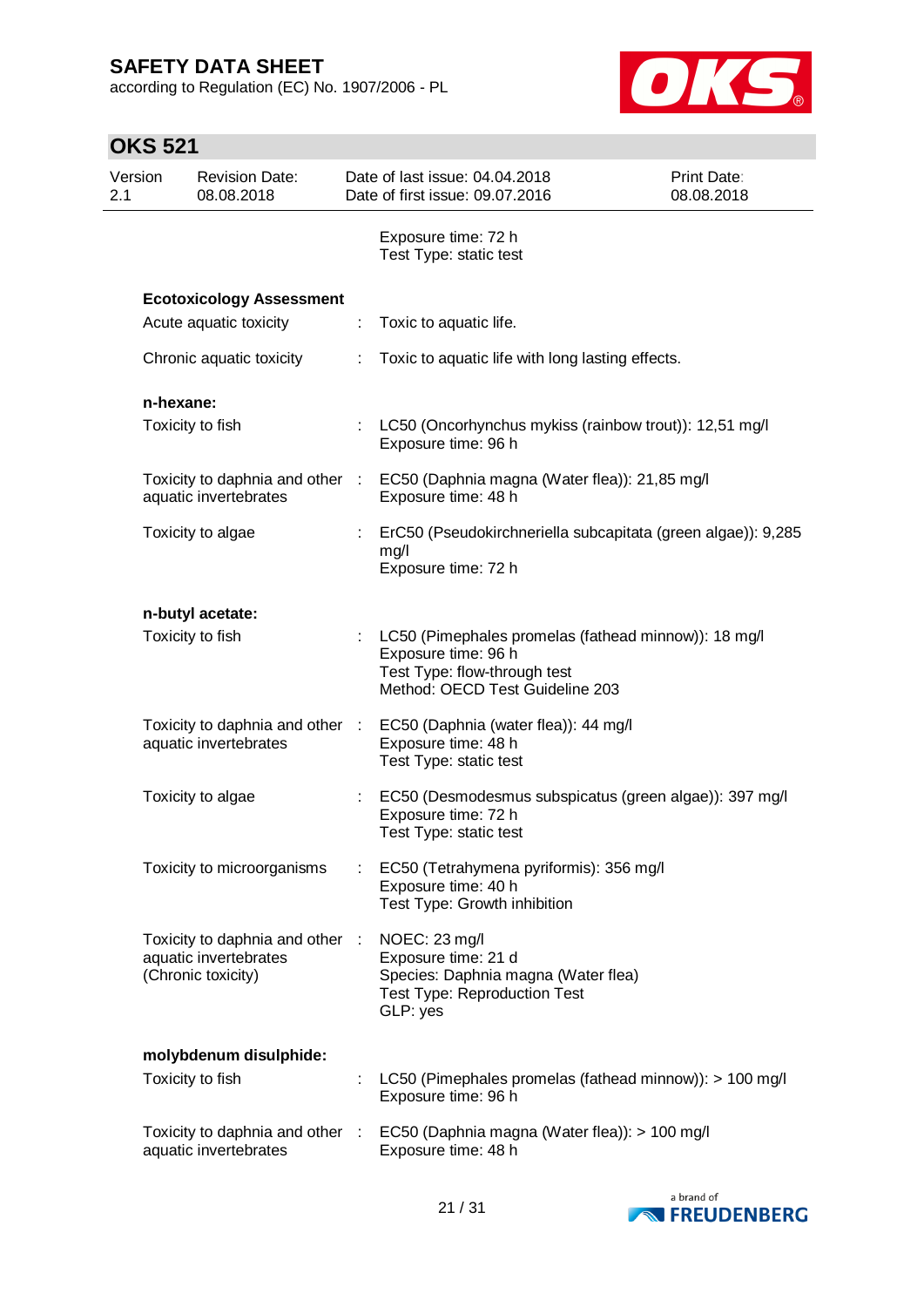according to Regulation (EC) No. 1907/2006 - PL



|                | UI JU JE I      |                                      |                                                                                                                                                       |                                  |
|----------------|-----------------|--------------------------------------|-------------------------------------------------------------------------------------------------------------------------------------------------------|----------------------------------|
| Version<br>2.1 |                 | <b>Revision Date:</b><br>08.08.2018  | Date of last issue: 04.04.2018<br>Date of first issue: 09.07.2016                                                                                     | <b>Print Date:</b><br>08.08.2018 |
|                |                 | Toxicity to algae                    | : EC50 (Pseudokirchneriella subcapitata (green algae)): > 100<br>mg/l<br>Exposure time: 72 h                                                          |                                  |
|                |                 | dimethyl ether:                      |                                                                                                                                                       |                                  |
|                |                 | Toxicity to fish                     | : LC50 (Poecilia reticulata (guppy): $> 4.100$ mg/l<br>Exposure time: 96 h<br>Test Type: semi-static test                                             |                                  |
|                |                 | aquatic invertebrates                | Toxicity to daphnia and other : EC50 (Daphnia magna (Water flea)): > 4.400 mg/l<br>Exposure time: 48 h<br>Test Type: static test                      |                                  |
|                |                 | Toxicity to algae                    | : EC50 (green algae): 154,9 mg/l<br>Exposure time: 96 h                                                                                               |                                  |
|                |                 | 12.2 Persistence and degradability   |                                                                                                                                                       |                                  |
|                | <b>Product:</b> |                                      |                                                                                                                                                       |                                  |
|                |                 | Biodegradability                     | Remarks: No data available                                                                                                                            |                                  |
|                | removability    | Physico-chemical                     | Remarks: No data available                                                                                                                            |                                  |
|                |                 | Components:                          |                                                                                                                                                       |                                  |
|                |                 |                                      | Naphtha (petroleum), hydrotreated light; Low boiling point hydrogen treated naphtha:                                                                  |                                  |
|                |                 | Biodegradability                     | Test Type: aerobic<br>Inoculum: activated sludge<br>Result: rapidly biodegradable<br>Biodegradation: 90,35 %<br>Exposure time: 28 d                   |                                  |
|                | n-hexane:       |                                      |                                                                                                                                                       |                                  |
|                |                 | Biodegradability                     | Test Type: aerobic<br>Inoculum: activated sludge<br>Result: rapidly biodegradable<br>Biodegradation: 21 %<br>Exposure time: 28 d<br>GLP: yes          |                                  |
|                |                 |                                      |                                                                                                                                                       |                                  |
|                |                 | n-butyl acetate:<br>Biodegradability | Test Type: Primary biodegradation<br>Result: rapidly biodegradable<br>Biodegradation: 83 %<br>Exposure time: 28 d<br>Method: OECD Test Guideline 301D |                                  |
|                |                 | dimethyl ether:                      |                                                                                                                                                       |                                  |

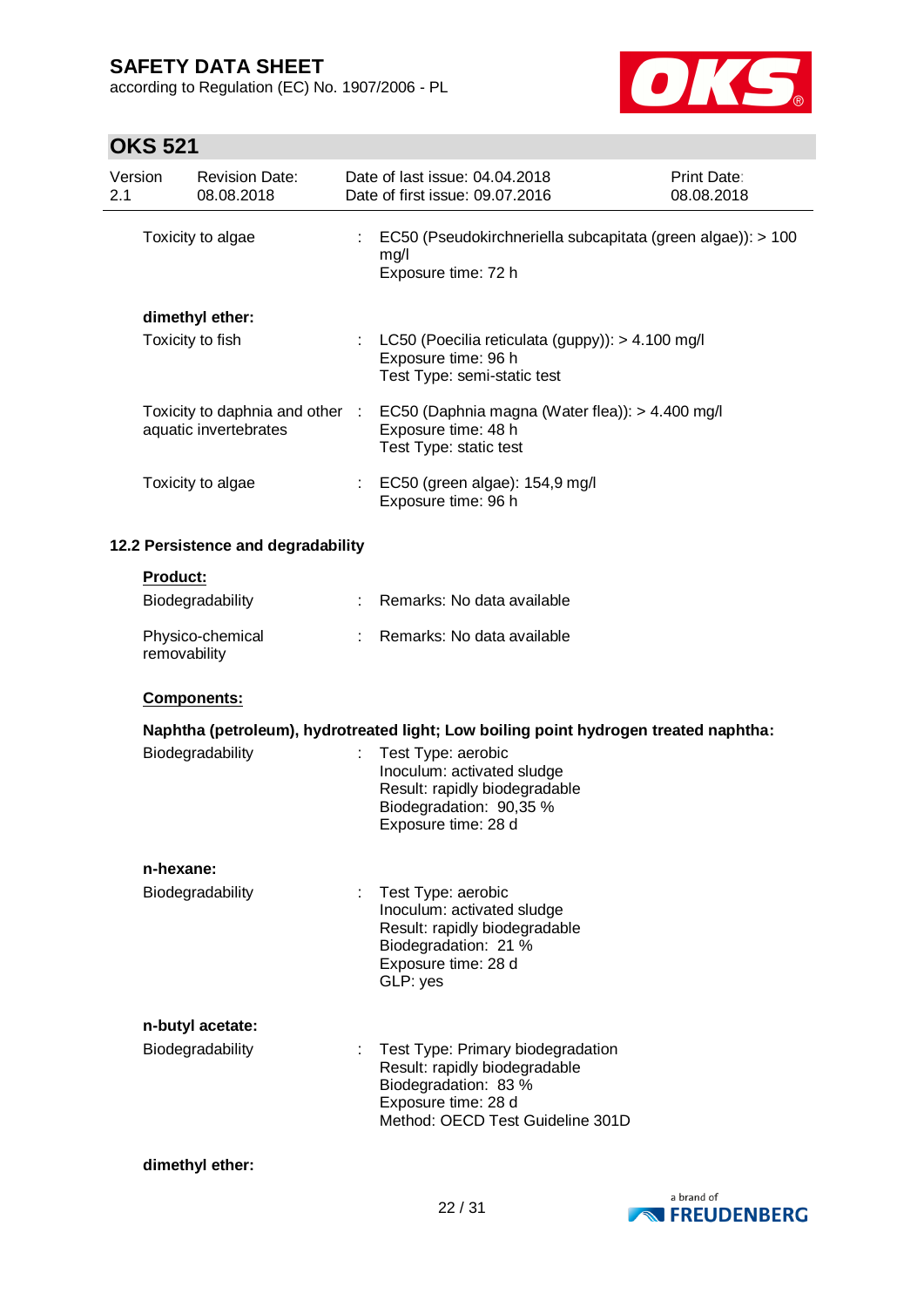according to Regulation (EC) No. 1907/2006 - PL



| Version<br>2.1 |               | <b>Revision Date:</b><br>08.08.2018 |   | Date of last issue: 04.04.2018<br>Date of first issue: 09.07.2016                                                                                                                                                         | Print Date:<br>08.08.2018 |
|----------------|---------------|-------------------------------------|---|---------------------------------------------------------------------------------------------------------------------------------------------------------------------------------------------------------------------------|---------------------------|
|                |               | Biodegradability                    | ÷ | Test Type: aerobic<br>Inoculum: activated sludge<br>Result: Not readily biodegradable.<br>Biodegradation: 5 %<br>Exposure time: 28 d<br>Method: OECD Test Guideline 301D                                                  |                           |
|                |               | 12.3 Bioaccumulative potential      |   |                                                                                                                                                                                                                           |                           |
|                | Product:      | <b>Bioaccumulation</b>              |   | : Remarks: This mixture contains no substance considered to<br>be persistent, bioaccumulating and toxic (PBT).<br>This mixture contains no substance considered to be very<br>persistent and very bioaccumulating (vPvB). |                           |
|                |               | <b>Components:</b>                  |   |                                                                                                                                                                                                                           |                           |
|                |               |                                     |   | Naphtha (petroleum), hydrotreated light; Low boiling point hydrogen treated naphtha:                                                                                                                                      |                           |
|                | octanol/water | Partition coefficient: n-           |   | log Pow: 3,4 - 5,2                                                                                                                                                                                                        |                           |
|                | isobutane:    |                                     |   |                                                                                                                                                                                                                           |                           |
|                | octanol/water | Partition coefficient: n-           |   | : $log Pow: 2,88$<br>Method: OECD Test Guideline 107                                                                                                                                                                      |                           |
|                | n-hexane:     |                                     |   |                                                                                                                                                                                                                           |                           |
|                |               | <b>Bioaccumulation</b>              | ÷ | Bioconcentration factor (BCF): 501,19                                                                                                                                                                                     |                           |
|                | octanol/water | Partition coefficient: n-           |   | log Pow: 4 (20 °C)<br>pH: 7                                                                                                                                                                                               |                           |
|                |               | n-butyl acetate:                    |   |                                                                                                                                                                                                                           |                           |
|                |               | Partition coefficient: n-           |   | log Pow: 2,3 (25 °C)                                                                                                                                                                                                      |                           |
|                | octanol/water |                                     |   | pH: 7<br>Method: OECD Test Guideline 117<br>GLP: yes                                                                                                                                                                      |                           |
|                | butane:       |                                     |   |                                                                                                                                                                                                                           |                           |
|                | octanol/water | Partition coefficient: n-           |   | : $log Pow: 2,89$<br>Method: OECD Test Guideline 107                                                                                                                                                                      |                           |
|                |               | dimethyl ether:                     |   |                                                                                                                                                                                                                           |                           |
|                | octanol/water | Partition coefficient: n-           | ÷ | log Pow: 0,07 (25 °C)                                                                                                                                                                                                     |                           |
|                | propane:      |                                     |   |                                                                                                                                                                                                                           |                           |
|                |               | Partition coefficient: n-           | ÷ | log Pow: 2,36                                                                                                                                                                                                             |                           |

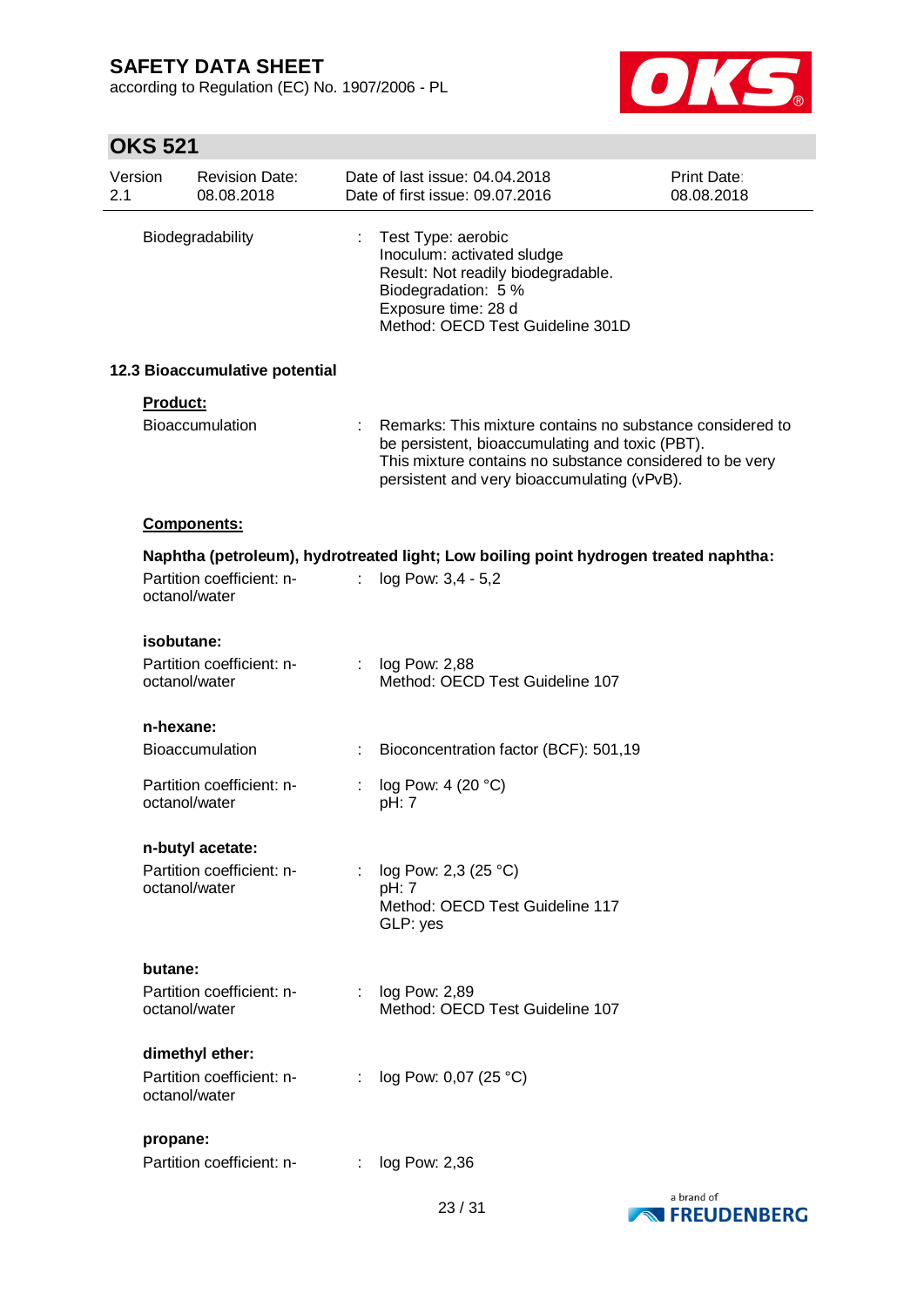according to Regulation (EC) No. 1907/2006 - PL



| <b>OKS 521</b>        |                                                  |   |                                                                                                                                                                                                            |                           |
|-----------------------|--------------------------------------------------|---|------------------------------------------------------------------------------------------------------------------------------------------------------------------------------------------------------------|---------------------------|
| Version<br>2.1        | <b>Revision Date:</b><br>08.08.2018              |   | Date of last issue: 04.04.2018<br>Date of first issue: 09.07.2016                                                                                                                                          | Print Date:<br>08.08.2018 |
|                       | octanol/water                                    |   |                                                                                                                                                                                                            |                           |
| 12.4 Mobility in soil |                                                  |   |                                                                                                                                                                                                            |                           |
| Product:<br>Mobility  |                                                  |   | Remarks: No data available                                                                                                                                                                                 |                           |
|                       | Distribution among<br>environmental compartments |   | Remarks: No data available                                                                                                                                                                                 |                           |
|                       | 12.5 Results of PBT and vPvB assessment          |   |                                                                                                                                                                                                            |                           |
| Product:              |                                                  |   |                                                                                                                                                                                                            |                           |
|                       | Assessment                                       | ÷ | This substance/mixture contains no components considered<br>to be either persistent, bioaccumulative and toxic (PBT), or<br>very persistent and very bioaccumulative (vPvB) at levels of<br>0.1% or higher |                           |
|                       | <b>Components:</b>                               |   |                                                                                                                                                                                                            |                           |
|                       | n-butyl acetate:                                 |   |                                                                                                                                                                                                            |                           |
|                       | Assessment                                       |   | Non-classified PBT substance. Non-classified vPvB<br>substance.                                                                                                                                            |                           |
|                       | dimethyl ether:                                  |   |                                                                                                                                                                                                            |                           |
|                       | Assessment                                       |   | Non-classified vPvB substance. Non-classified PBT<br>substance.                                                                                                                                            |                           |
|                       | 12.6 Other adverse effects                       |   |                                                                                                                                                                                                            |                           |
| Product:              |                                                  |   |                                                                                                                                                                                                            |                           |
| information           | Additional ecological                            | ÷ | Harmful to aquatic life with long lasting effects.                                                                                                                                                         |                           |
|                       | <b>SECTION 13: Disposal considerations</b>       |   |                                                                                                                                                                                                            |                           |

# **SECTION 13: Disposal considerations**

| 13.1 Waste treatment methods |                                                                                                                                                    |
|------------------------------|----------------------------------------------------------------------------------------------------------------------------------------------------|
| Product                      | Do not dispose of with domestic refuse.<br>Dispose of as hazardous waste in compliance with local and<br>national regulations.                     |
|                              | Waste codes should be assigned by the user based on the<br>application for which the product was used.                                             |
| Contaminated packaging       | Packaging that is not properly emptied must be disposed of as<br>the unused product.<br>Offer empty spray cans to an established disposal company. |

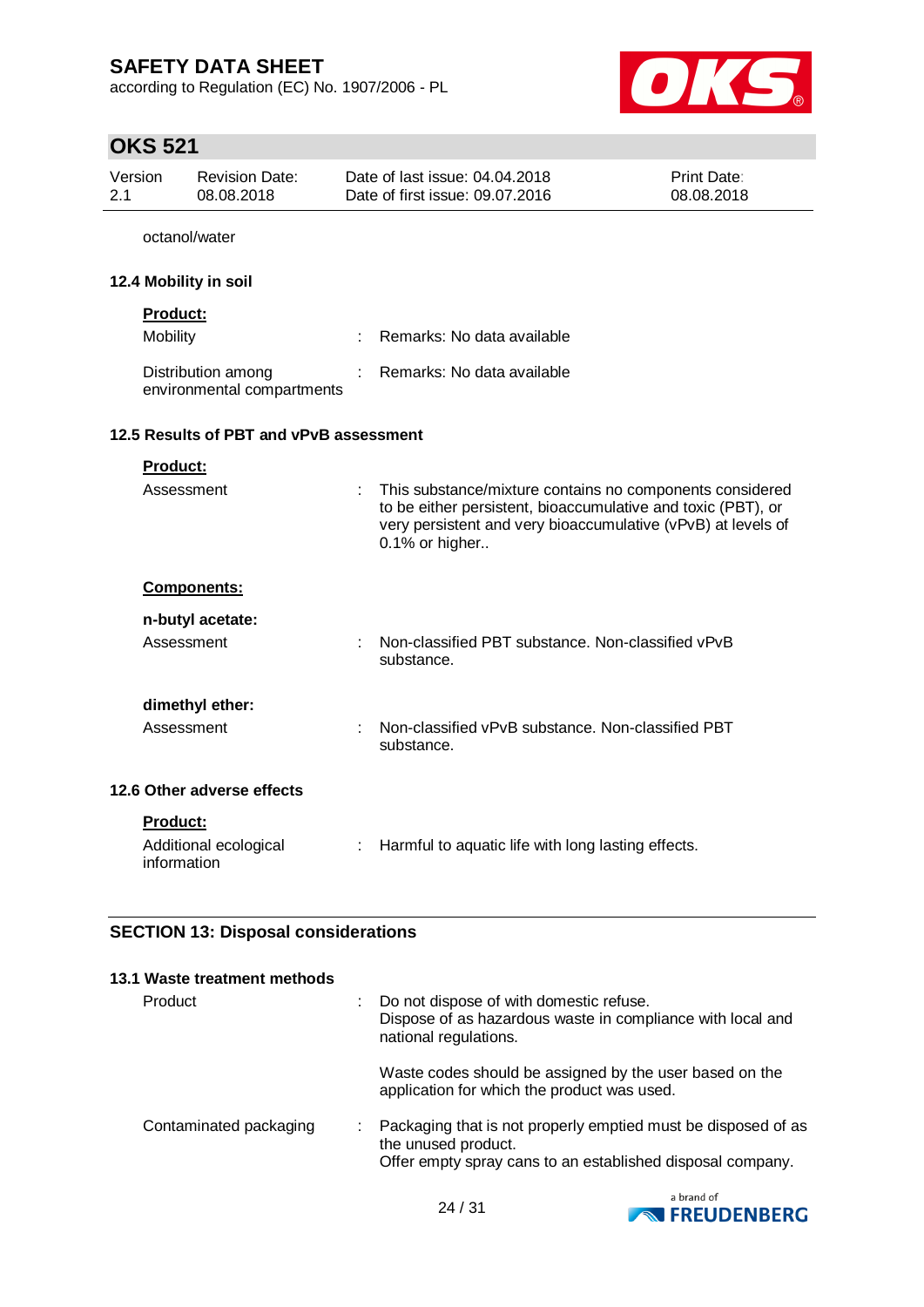according to Regulation (EC) No. 1907/2006 - PL



# **OKS 521**

| Version | <b>Revision Date:</b> | Date of last issue: 04.04.2018  | <b>Print Date:</b> |
|---------|-----------------------|---------------------------------|--------------------|
| 2.1     | 08.08.2018            | Date of first issue: 09.07.2016 | 08.08.2018         |

Pressurized container: Do not pierce or burn, even after use.

The following Waste Codes are only suggestions:

### **SECTION 14: Transport information**

| 14.1 UN number                                                                                                                |    |                                                                   |
|-------------------------------------------------------------------------------------------------------------------------------|----|-------------------------------------------------------------------|
| <b>ADR</b>                                                                                                                    | t. | <b>UN 1950</b>                                                    |
| <b>IMDG</b>                                                                                                                   |    | UN 1950                                                           |
| <b>IATA</b>                                                                                                                   | ×, | <b>UN 1950</b>                                                    |
| 14.2 UN proper shipping name                                                                                                  |    |                                                                   |
| <b>ADR</b>                                                                                                                    | ÷. | <b>AEROSOLS</b>                                                   |
| <b>IMDG</b>                                                                                                                   | t. | <b>AEROSOLS</b>                                                   |
| <b>IATA</b>                                                                                                                   |    | Aerosols, flammable                                               |
| 14.3 Transport hazard class(es)                                                                                               |    |                                                                   |
| <b>ADR</b>                                                                                                                    | t. | 2                                                                 |
| <b>IMDG</b>                                                                                                                   | ŧ. | 2.1                                                               |
| <b>IATA</b>                                                                                                                   | t. | 2.1                                                               |
| 14.4 Packing group                                                                                                            |    |                                                                   |
| <b>ADR</b><br>Packing group<br><b>Classification Code</b><br>Labels<br>Tunnel restriction code                                |    | Not assigned by regulation<br>5F<br>2.1<br>(D)                    |
| <b>IMDG</b><br>Packing group<br>Labels<br>EmS Code                                                                            | ÷. | Not assigned by regulation<br>2.1<br>F-D, S-U                     |
| <b>IATA (Cargo)</b><br>Packing instruction (cargo<br>aircraft)<br>Packing instruction (LQ)<br>Packing group<br>Labels         | ÷  | 203<br>Y203<br>Not assigned by regulation<br>Flammable Gas        |
| <b>IATA (Passenger)</b><br>Packing instruction<br>(passenger aircraft)<br>Packing instruction (LQ)<br>Packing group<br>Labels |    | 203<br>Y203<br>Not assigned by regulation<br><b>Flammable Gas</b> |

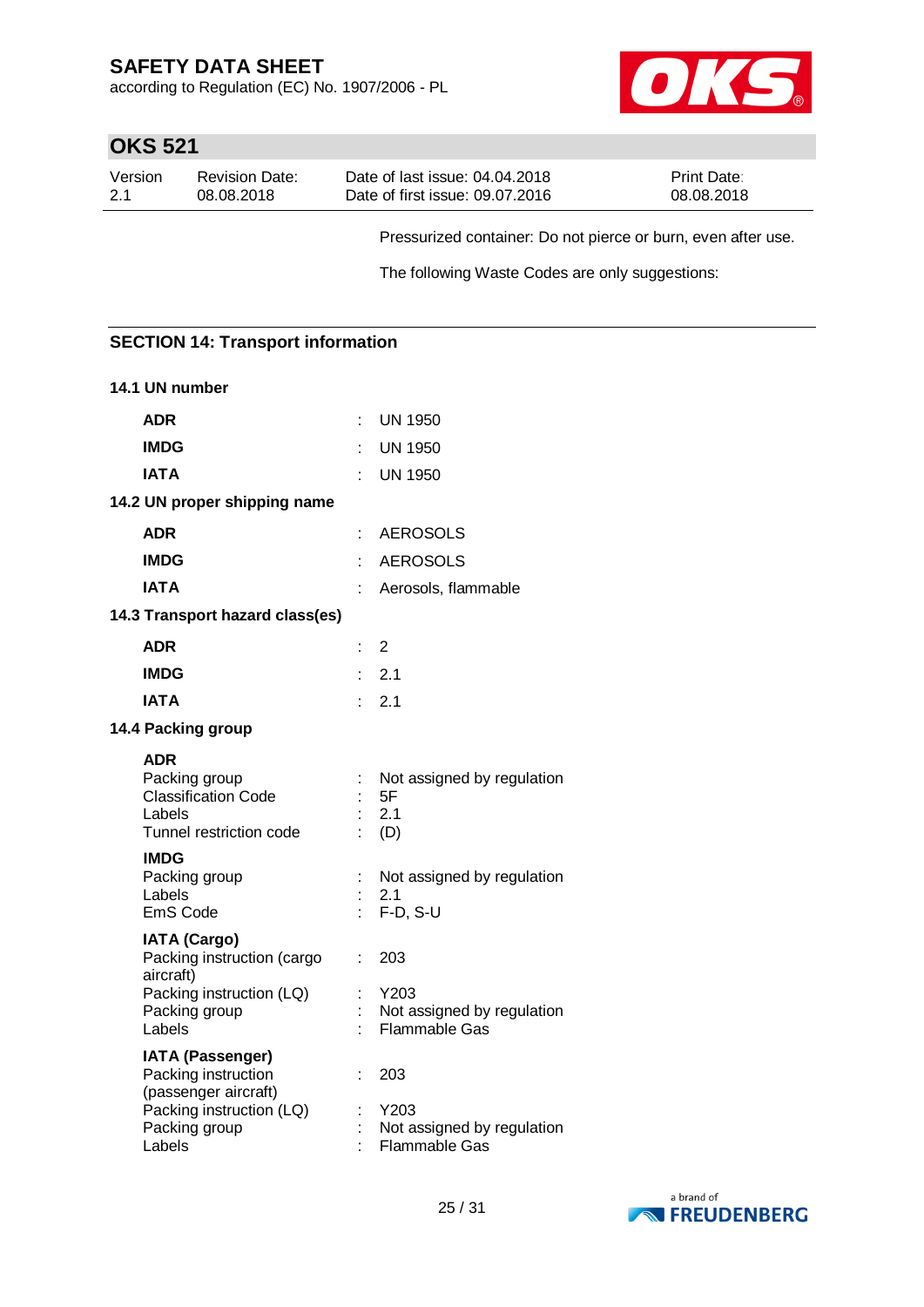according to Regulation (EC) No. 1907/2006 - PL



# **OKS 521**

| Version | <b>Revision Date:</b> | Date of last issue: 04.04.2018  | <b>Print Date:</b> |
|---------|-----------------------|---------------------------------|--------------------|
| 2.1     | 08.08.2018            | Date of first issue: 09.07.2016 | 08.08.2018         |

#### **14.5 Environmental hazards**

| <b>ADR</b><br>Environmentally hazardous              | no |
|------------------------------------------------------|----|
| <b>IMDG</b><br>Marine pollutant                      | no |
| <b>IATA (Passenger)</b><br>Environmentally hazardous | no |
| <b>IATA (Cargo)</b><br>Environmentally hazardous     |    |

#### **14.6 Special precautions for user**

No special precautions required.

#### **14.7 Transport in bulk according to Annex II of Marpol and the IBC Code**

| Remarks | Not applicable for product as supplied. |
|---------|-----------------------------------------|
|         |                                         |

### **SECTION 15: Regulatory information**

#### **15.1 Safety, health and environmental regulations/legislation specific for the substance or mixture**

| REACH - Candidate List of Substances of Very High<br>Concern for Authorisation (Article 59).                                                               | This product does not contain<br>substances of very high concern<br>(Regulation (EC) No<br>1907/2006 (REACH), Article 57). |
|------------------------------------------------------------------------------------------------------------------------------------------------------------|----------------------------------------------------------------------------------------------------------------------------|
| REACH - List of substances subject to authorisation<br>(Annex XIV)                                                                                         | Not applicable<br>÷.                                                                                                       |
| Regulation (EC) No 1005/2009 on substances that<br>deplete the ozone layer                                                                                 | Not applicable<br>÷.                                                                                                       |
| Regulation (EC) No 850/2004 on persistent organic<br>pollutants                                                                                            | Not applicable<br>t.                                                                                                       |
| Regulation (EC) No 649/2012 of the European<br>Parliament and the Council concerning the export and<br>import of dangerous chemicals                       | Not applicable                                                                                                             |
| REACH - Restrictions on the manufacture, placing on<br>the market and use of certain dangerous substances,<br>preparations and articles (Annex XVII)       | Not applicable<br>$\mathbb{Z}^{\times}$                                                                                    |
| Seveso III: Directive 2012/18/EU of the European Parliament and of the Council on the control of<br>major-accident hazards involving dangerous substances. | $\alpha$ and $\alpha$ $\alpha$ $\alpha$                                                                                    |
|                                                                                                                                                            |                                                                                                                            |

|                  |                          | Quantity 1 | Quantity 2 |
|------------------|--------------------------|------------|------------|
| P <sub>3</sub> a | FLAMMABLE AEROSOLS 150 t |            | 500 t      |
|                  |                          |            |            |

P5c

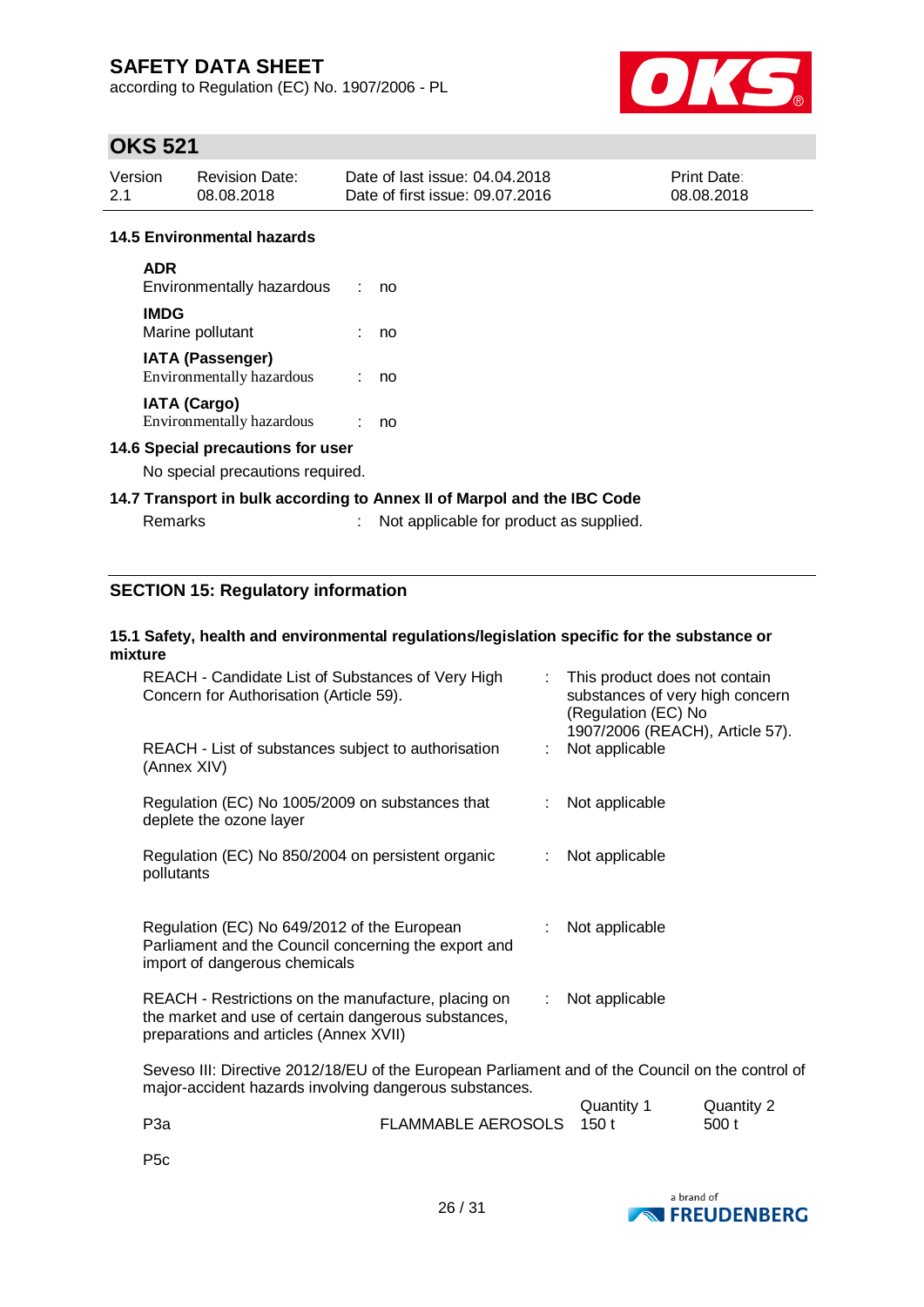according to Regulation (EC) No. 1907/2006 - PL



## **OKS 521**

| Version<br>2.1 | <b>Revision Date:</b><br>08.08.2018 | Date of last issue: 04.04.2018<br>Date of first issue: 09.07.2016                                                                                                                                                                                                                                                                                                                                                        | <b>Print Date:</b><br>08.08.2018                                                                                                                                                                                                                  |  |
|----------------|-------------------------------------|--------------------------------------------------------------------------------------------------------------------------------------------------------------------------------------------------------------------------------------------------------------------------------------------------------------------------------------------------------------------------------------------------------------------------|---------------------------------------------------------------------------------------------------------------------------------------------------------------------------------------------------------------------------------------------------|--|
|                |                                     |                                                                                                                                                                                                                                                                                                                                                                                                                          |                                                                                                                                                                                                                                                   |  |
| 34             |                                     | Petroleum products: (a)<br>gasolines and naphthas,<br>(b) kerosenes (including jet<br>fuels), (c) gas oils<br>(including diesel fuels,<br>home heating oils and gas<br>oil blending streams), (d)<br>heavy fuel oils (e)<br>alternative fuels serving the<br>same purposes and with<br>similar properties as<br>regards flammability and<br>environmental hazards as<br>the products referred to in<br>points (a) to (d) | 2.500 t<br>25,000 t                                                                                                                                                                                                                               |  |
| P <sub>2</sub> |                                     |                                                                                                                                                                                                                                                                                                                                                                                                                          |                                                                                                                                                                                                                                                   |  |
|                | Volatile organic compounds          | ÷                                                                                                                                                                                                                                                                                                                                                                                                                        | Directive 2010/75/EU of 24 November 2010 on industrial<br>emissions (integrated pollution prevention and control)<br>Volatile organic compounds (VOC) content: 74,95 %<br>Volatile CMR compounds: 19,84 %<br>Remarks: VOC content excluding water |  |

Other regulations:

Take note of Directive 94/33/EC on the protection of young people at work or stricter national regulations, where applicable.

Act of 25 February 2011 on the Chemical Substances and Their Mixtures (consolidated text Dz. U. 2015, item 1203).

Regulation (EC) No 1272/2008 of the European Parliament and of the Council of 16 December 2008 on classification, labelling and packaging of substances and mixtures, amending and repealing Directives 67/548/EEC and 1999/45/EC, and amending Regulation (EC) No 1907/2006 (Official Journal of the European Union L 353 from 31.12.2008) with further adaptation to technical progress (ATP 1-7).

Regulation (EC) No 1907/2006 of the European Parliament and of the Council of 18 December 2006 concerning the Registration, Evaluation, Authorisation and Restriction of Chemicals (REACH), establishing a European Chemicals Agency, amending Directive 1999/45/EC and repealing Council Regulation (EEC) No 793/93 and Commission Regulation (EC) No 1488/94 as well as Council Directive 76/769/EEC and Commission Directives 91/155/EEC, 93/67/EEC, 93/105/EC and 2000/21/EC (Official Journal of the European Union L 396 from 30.12.2006, as amended).

Commission Regulation (EU) 2015/830 of 28 May 2015 amending Regulation (EC) No 1907/2006 of the European Parliament and of the Council on the Registration, Evaluation, Authorisation and Restriction of Chemicals (REACH)

Ordinance of the Minister of Health of 10 August 2012 concerning the criteria and procedure of classification of chemical substances and their mixtures (consolidated text Dz. U. of 2015., pos. 208).

Ordinance of the Minister of Economy, Labour and Social Policy of 21st December 2005 concerning the basic requirements for personal protective equipment (Dz. U. Nr. 259, item 2173).

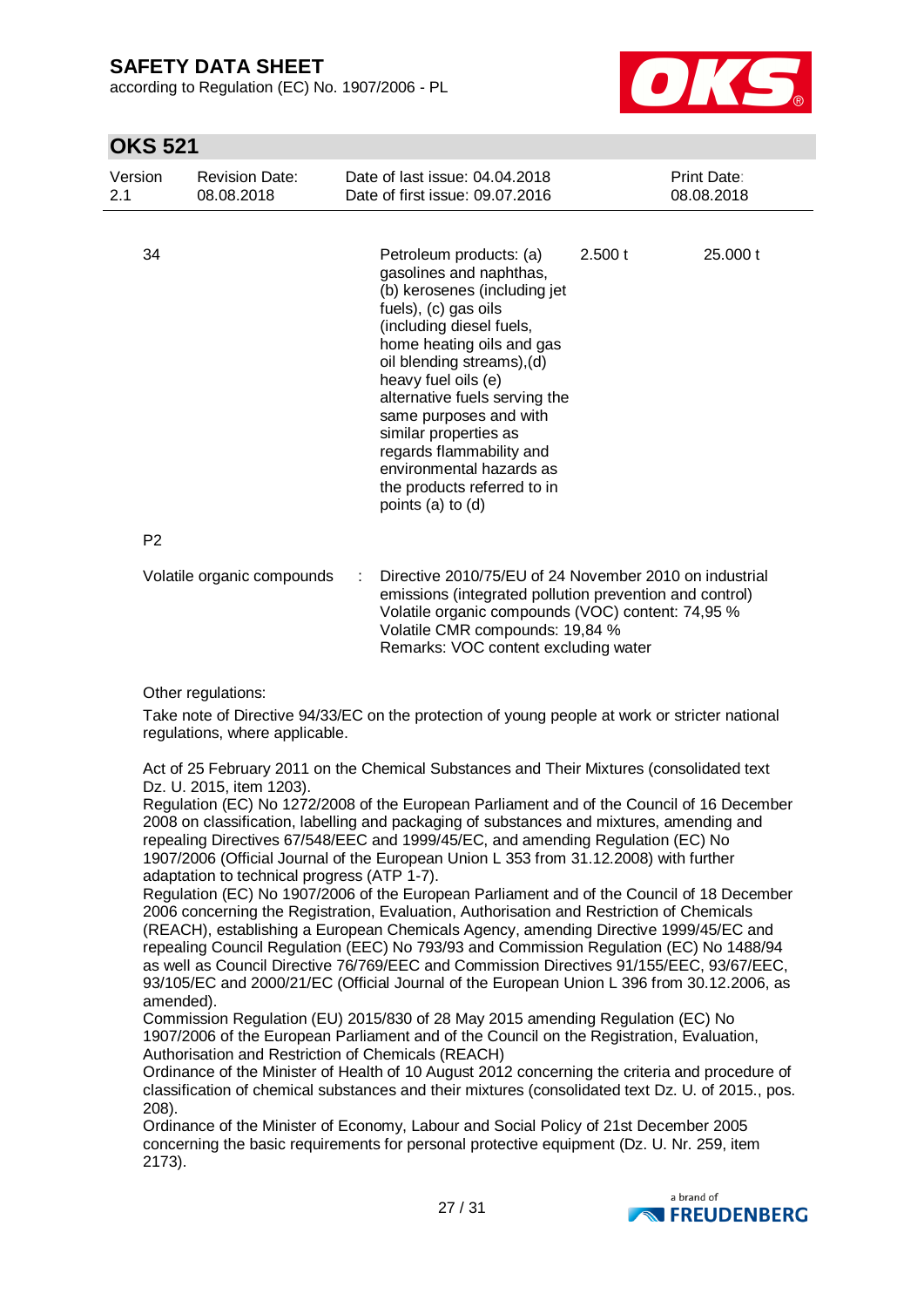according to Regulation (EC) No. 1907/2006 - PL



## **OKS 521**

| Version | Revision Date: | Date of last issue: 04.04.2018  | <b>Print Date:</b> |
|---------|----------------|---------------------------------|--------------------|
| 2.1     | 08.08.2018     | Date of first issue: 09.07.2016 | 08.08.2018         |

Ordinance of the Minister of Labour and Social Policy of 6th June 2014 concerning the highest allowable concentrations and levels of the agents harmful for health in the workplace (OJ 2014 No. 0 pos 817).

Ordinance of the Minister of Health of 2nd February 2011 concerning tests and measurement of agents harmful for health in the workplace (Dz. U. Nr. 33, item 166).

Ordinance of the Minister of Health of 30th December 2004 on the health and safety of workers related to chemical agents at work (Dz. U. from 2005, Nr. 11, item 86, as amended).

Act of 14 December 2012. on Waste (Journal of Laws of 2013. pos. 21, as amended). Act of 13 June 2013. On packaging and packaging waste Journal. U. of 2013. Item. 888, as amended).

Ordinance of the Minister of Environment of 9th December 2014 on Waste Catalog (Dz. U. 2014 item 1923).

Ordinance of the Minister of Environment on the requirements for carrying out the process of thermal treatment of waste and how to deal with waste produced in the process. (Dz. U. of 2016., Pos. 108)

Act of 19 August 2011 on transport of dangerous goods (Dz. U. Nr. 227, item 1367, as amended).

Government Statement of 26 July 2005 on enforcing of changes Annexes A and B of European Agreement concerning international transport of dangerous goods by road (ADR) (Dz. U. Nr. 178, item 1481, as amended).

Ordinance of the Minister of Health of 20th April 2012 concerning labeling of containers of dangerous substances and dangerous mixtures and some mixtures ((consolidated text) Dz. U. z 2015 nr. 0 poz. 450).

Ordinance of the Minister of Health of 11th June 2012 concerning categories of dangerous substances and dangerous mixtures for which containers must be fitted with child-resistant fastenings and a tactile warning of danger (Dz. U. from 2012, item 688 as amended).

#### **15.2 Chemical safety assessment**

This information is not available.

### **SECTION 16: Other information**

#### **Full text of H-Statements**

| H <sub>220</sub> | : Extremely flammable gas.                                            |
|------------------|-----------------------------------------------------------------------|
| H <sub>225</sub> | Highly flammable liquid and vapour.                                   |
| H <sub>226</sub> | Flammable liquid and vapour.                                          |
| H <sub>280</sub> | Contains gas under pressure; may explode if heated.                   |
| H304             | May be fatal if swallowed and enters airways.                         |
| H315             | Causes skin irritation.                                               |
| H319             | Causes serious eye irritation.                                        |
| H336             | May cause drowsiness or dizziness.                                    |
| H361f            | Suspected of damaging fertility.                                      |
| H373             | May cause damage to organs through prolonged or repeated<br>exposure. |
| H411             | Toxic to aquatic life with long lasting effects.                      |

**Full text of other abbreviations**

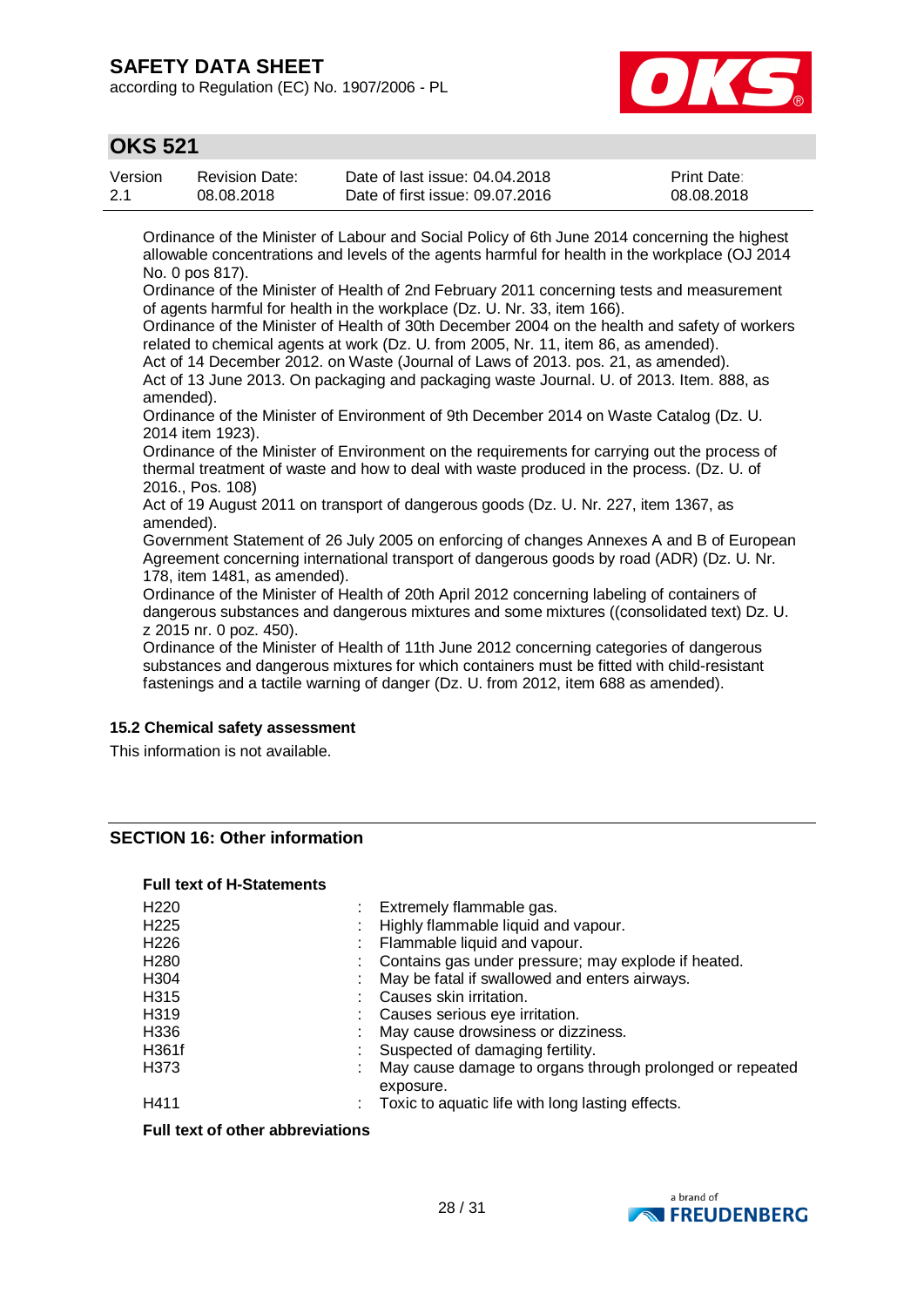according to Regulation (EC) No. 1907/2006 - PL



| Version | Revision Date: | Date of last issue: 04.04.2018  | <b>Print Date:</b> |
|---------|----------------|---------------------------------|--------------------|
| $-2.1$  | 08.08.2018     | Date of first issue: 09.07.2016 | 08.08.2018         |

| $***$              | Route of exposure cannot be excluded: For certain hazard<br>classes, e.g. STOT, the route of exposure should be indicated<br>in the hazard statement only if it is conclusively proven that no<br>other route of exposure can cause the hazard in accordance<br>to the criteria in Annex I. Under Directive 67/548/EEC the<br>route of exposure was indicated for classifications with R48<br>when there was data justifying the classification for this route<br>of exposure. The classification under 67/548/EEC indicating<br>the route of exposure has been translated into the<br>corresponding class and category according to this<br>Regulation, but with a general hazard statement not specifying<br>the route of exposure as the necessary information is not<br>available.                                                                                                         |
|--------------------|------------------------------------------------------------------------------------------------------------------------------------------------------------------------------------------------------------------------------------------------------------------------------------------------------------------------------------------------------------------------------------------------------------------------------------------------------------------------------------------------------------------------------------------------------------------------------------------------------------------------------------------------------------------------------------------------------------------------------------------------------------------------------------------------------------------------------------------------------------------------------------------------|
| $***$              | Hazard statements for reproductive toxicity: Hazard<br>statements H360 and H361 indicate a general concern for<br>effects on fertility and/or development: 'May<br>damage/Suspected of damaging fertility or the unborn child'.<br>According to the criteria, the general hazard statement can be<br>replaced by the hazard statement indicating the specific effect<br>of concern in accordance with Section 1.1.2.1.2. When the<br>other differentiation is not mentioned, this is due to evidence<br>proving no such effect, inconclusive data or no data and the<br>obligations in Article 4(3) shall apply for that differentiation. In<br>order not to lose information from the harmonised<br>classifications for fertility and developmental effects under<br>Directive 67/548/EEC, the classifications have been translated<br>only for those effects classified under that Directive |
| Note C             | Some organic substances may be marketed either in a<br>specific isomeric form or as a mixture of several isomers. In<br>this case the supplier must state on the label whether the<br>substance is a specific isomer or a mixture of isomers.                                                                                                                                                                                                                                                                                                                                                                                                                                                                                                                                                                                                                                                  |
| Note P             | The classification as a carcinogen or mutagen need not apply<br>if it can be shown that the substance contains less than 0.1 %<br>w/w benzene (Einecs No 200-753-7). When the substance is<br>not classified as a carcinogen at least the precautionary<br>statements (P102-)P260- P262-P301 + P310-P331 shall<br>apply. This note applies only to certain complex oil-derived<br>substances in Part 3.                                                                                                                                                                                                                                                                                                                                                                                                                                                                                        |
| Note U (table 3.1) | When put on the market gases have to be classified as<br>"Gases under pressure", in one of the groups compressed<br>gas, liquefied gas, refrigerated liquefied gas or dissolved gas.<br>The group depends on the physical state in which the gas is<br>packaged and therefore has to be assigned case by case.                                                                                                                                                                                                                                                                                                                                                                                                                                                                                                                                                                                 |

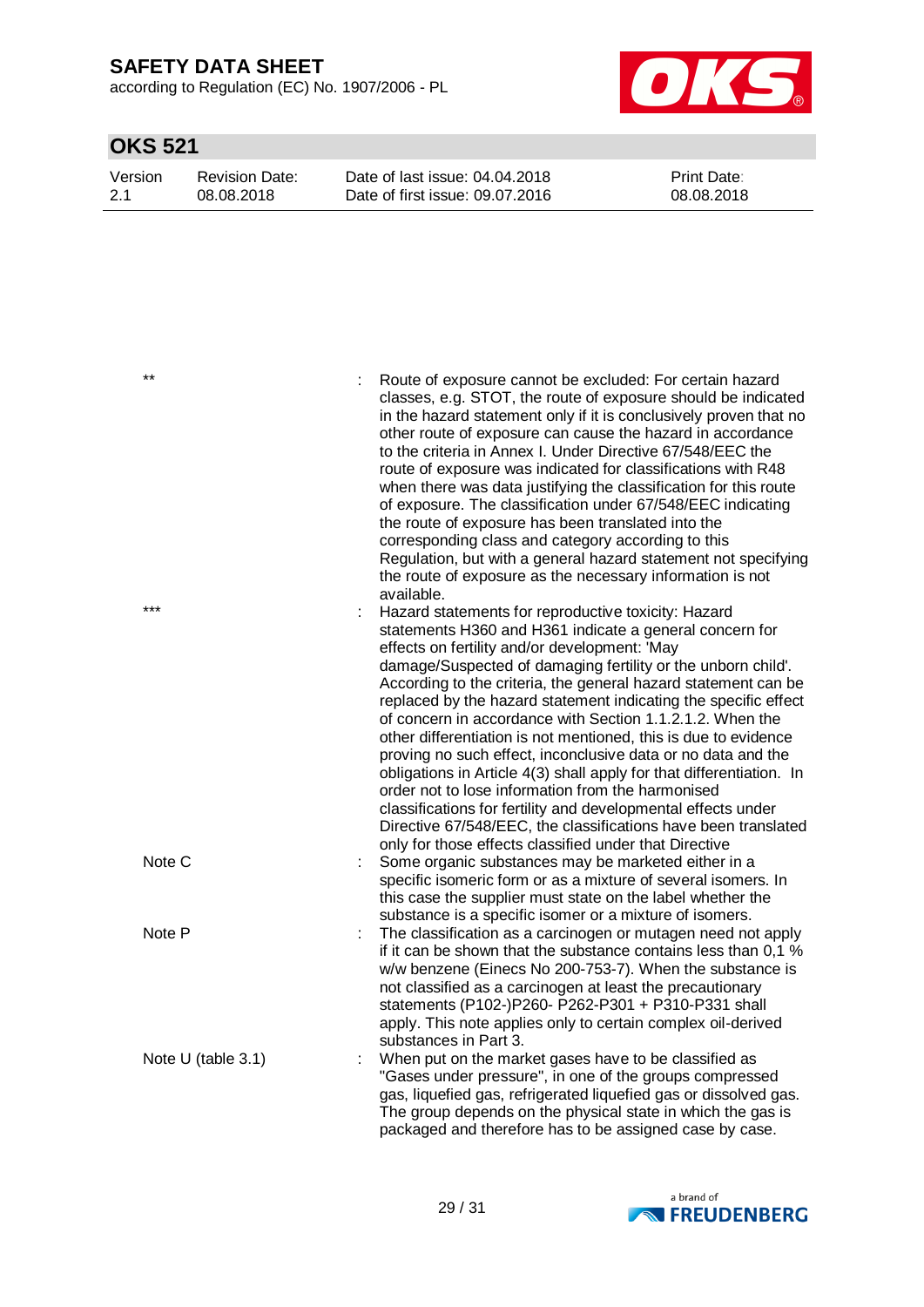according to Regulation (EC) No. 1907/2006 - PL



### **OKS 521**

| Version | Revision Date: | Date of last issue: 04.04.2018  | <b>Print Date:</b> |
|---------|----------------|---------------------------------|--------------------|
| 2.1     | 08.08.2018     | Date of first issue: 09.07.2016 | 08.08.2018         |

ADN - European Agreement concerning the International Carriage of Dangerous Goods by Inland Waterways; ADR - European Agreement concerning the International Carriage of Dangerous Goods by Road; AICS - Australian Inventory of Chemical Substances; ASTM - American Society for the Testing of Materials; bw - Body weight; CLP - Classification Labelling Packaging Regulation; Regulation (EC) No 1272/2008; CMR - Carcinogen, Mutagen or Reproductive Toxicant; DIN - Standard of the German Institute for Standardisation; DSL - Domestic Substances List (Canada); ECHA - European Chemicals Agency; EC-Number - European Community number; ECx - Concentration associated with x% response; ELx - Loading rate associated with x% response; EmS - Emergency Schedule; ENCS - Existing and New Chemical Substances (Japan); ErCx - Concentration associated with x% growth rate response; GHS - Globally Harmonized System; GLP - Good Laboratory Practice; IARC - International Agency for Research on Cancer; IATA - International Air Transport Association; IBC - International Code for the Construction and Equipment of Ships carrying Dangerous Chemicals in Bulk; IC50 - Half maximal inhibitory concentration; ICAO - International Civil Aviation Organization; IECSC - Inventory of Existing Chemical Substances in China; IMDG - International Maritime Dangerous Goods; IMO - International Maritime Organization; ISHL - Industrial Safety and Health Law (Japan); ISO - International Organisation for Standardization; KECI - Korea Existing Chemicals Inventory; LC50 - Lethal Concentration to 50 % of a test population; LD50 - Lethal Dose to 50% of a test population (Median Lethal Dose); MARPOL - International Convention for the Prevention of Pollution from Ships; n.o.s. - Not Otherwise Specified; NO(A)EC - No Observed (Adverse) Effect Concentration; NO(A)EL - No Observed (Adverse) Effect Level; NOELR - No Observable Effect Loading Rate; NZIoC - New Zealand Inventory of Chemicals; OECD - Organization for Economic Co-operation and Development; OPPTS - Office of Chemical Safety and Pollution Prevention; PBT - Persistent, Bioaccumulative and Toxic substance; PICCS - Philippines Inventory of Chemicals and Chemical Substances; (Q)SAR - (Quantitative) Structure Activity Relationship; REACH - Regulation (EC) No 1907/2006 of the European Parliament and of the Council concerning the Registration, Evaluation, Authorisation and Restriction of Chemicals; RID - Regulations concerning the International Carriage of Dangerous Goods by Rail; SADT - Self-Accelerating Decomposition Temperature; SDS - Safety Data Sheet; SVHC - Substance of Very High Concern; TCSI - Taiwan Chemical Substance Inventory; TRGS - Technical Rule for Hazardous Substances; TSCA - Toxic Substances Control Act (United States); UN - United Nations; vPvB - Very Persistent and Very Bioaccumulative

#### **Further information**

#### **Classification of the mixture: Classification procedure:**

| Aerosol 1         | H222, H229        | Based on product data or assessment |
|-------------------|-------------------|-------------------------------------|
| Skin Irrit. 2     | H315              | Calculation method                  |
| Eye Irrit. 2      | H <sub>3</sub> 19 | Based on product data or assessment |
| STOT SE 3         | H336              | Calculation method                  |
| Asp. Tox. 1       | H304              | Based on product data or assessment |
| Aquatic Chronic 3 | H412              | Calculation method                  |
|                   |                   |                                     |

This safety datasheet applies only to products originally packaged and labelled by OKS Spezialschmierstoffe. The information contained therein is protected by copyright and must not be reproduced or amended without the express written approval of OKS Spezialschmierstoffe. This document may be passed on only to the extent required by law. Any dissemination of our safety datasheets (e.g. as a document for download from the Internet) beyond this legally required extent is not permitted without express written consent.OKS Spezialschmierstoffe provides its customers with amended safety datasheets as prescribed by law. The customer is